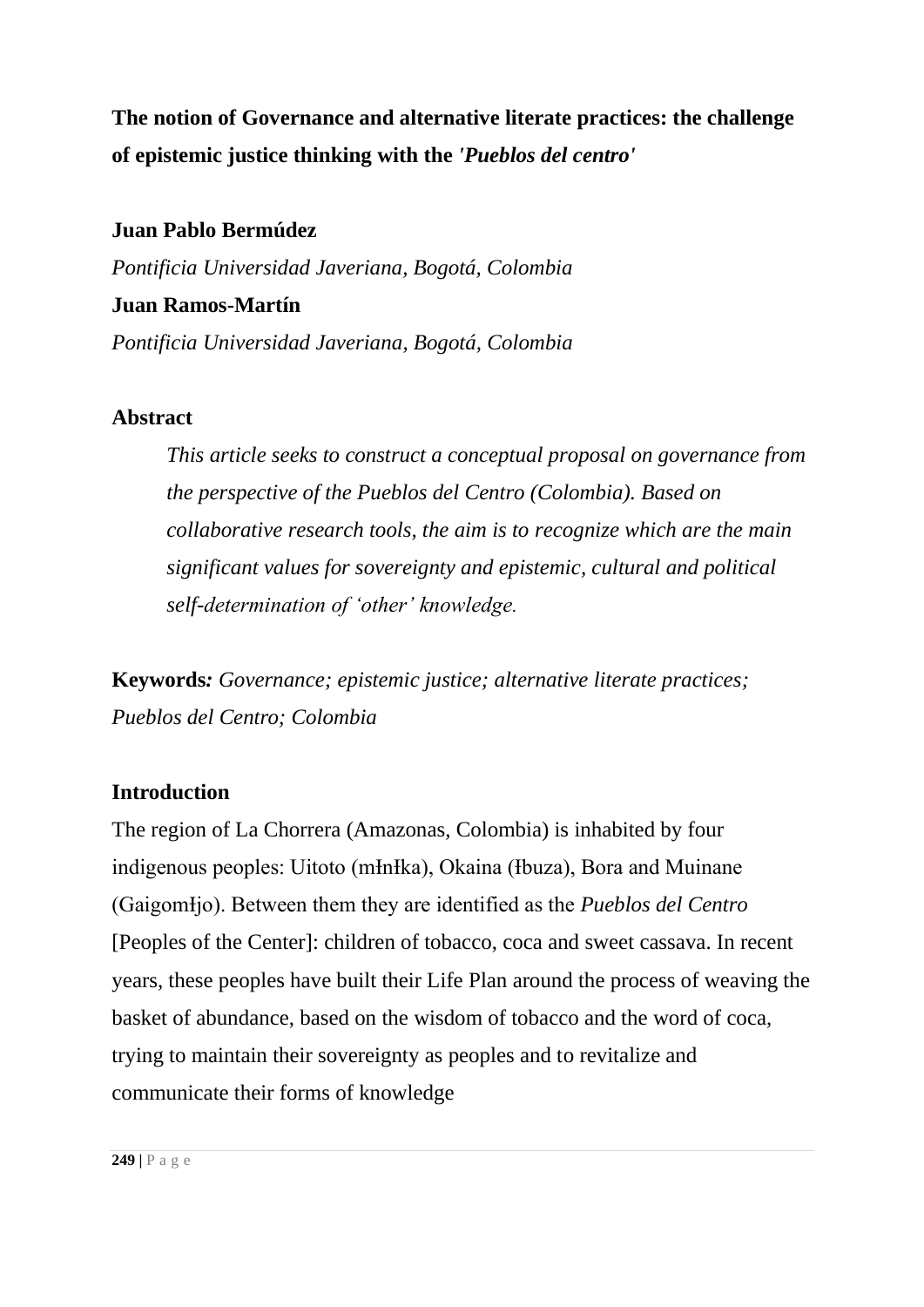After the violence, slavery and ethnocide to which they were subjected during the rubber plantation era at the end of the 19th and beginning of the 20th centuries, their populations were decimated and, in many cases, their inhabitants were forced to migrate. In spite of the violence exercised against these peoples during the rubber industry era, the abandonment by the state and missionary evangelization since the 1930s, the *Pueblos del Centro* have continued to develop their knowledge and cultural traditions in a sovereign and autonomous way.

One of the major milestones regarding the possibility of self-government occurred on April 6, 1988, when the peoples managed to kick out the missionaries and obtained the title of the Predio Putumayo reservation. Since then, they have been shaping their Life Plan, strengthened through the creation of the Zonal Association of Councils and Territorial Authorities of La Chorrera (AZICATCH).

The Life Plan of the *Pueblos del Centro* was formally drafted in 2006 (AZICATCH 2006), with the main objective of remaining culturally differentiated peoples, guaranteeing self-government, defense of the land and natural resources, food sovereignty, self-education, self-justice, and the right to live a healthy life.

In this context, the process of weaving the basket of abundance based on the respect for the Law of Life (a notion proper to the well-known 'good living') is related to leaving behind the basket of suffering and building a present and a future of self-determination, sovereignty and dignity. Always from the need to 'endulzar la palabra' [sweeten the word]<sup>i</sup>.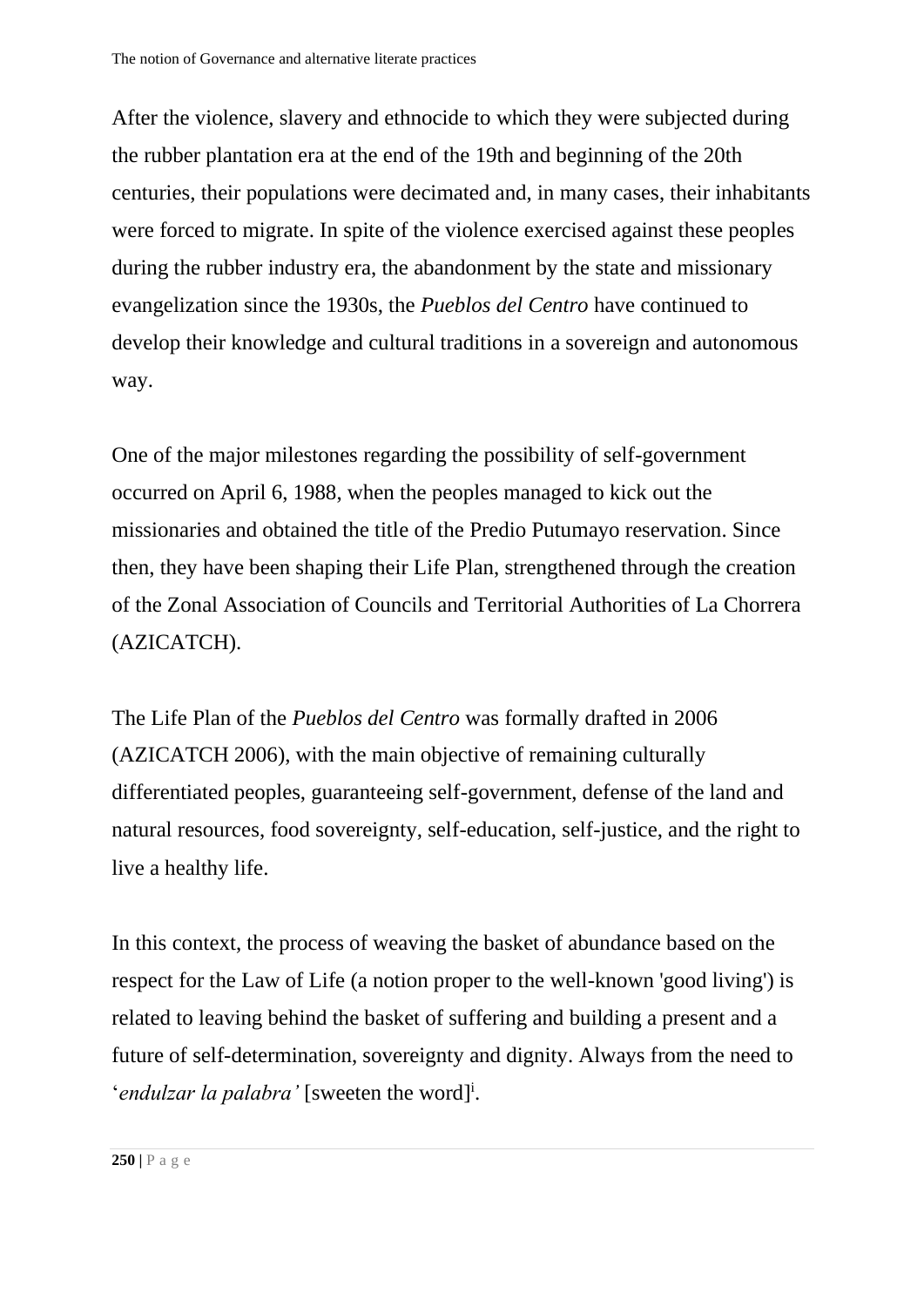As a result of a process of joint formulation, some researchers of the Universidad Javeriana and some others from AZICATCH get together to think and propose collectively and interdisciplinarily through collaborative research tools, from the Life Plan of Children of Tobacco, Coca and Sweet Cassava. From this starting point, this article aims to focus the theoretical discussion around the conditions of Governance and epistemic justice through alternative literate practices. In order to build a conceptual proposal that facilitates the processes of revalorization of the culture, knowledge and history of the Pueblos del Centro, it looks to support the process of construction of forms of selfgovernment in an intersectional scenario in which different cosmologies coexist.

## **Methodology**

To confront the intersectional needs (Bey 2005) present in the multiple subalternities that this work faces, in the recognition of the importance of its own structures and the generation of other epistemologies and literate practices, emerges the need to think a methodology of analysis for the construction of the different bridges that allow overcoming the problems of dialogue and translation not only between knowledge, but also between structural dimensions.

In the first place, the methodology aims at the emergence of dialogue based on consultations with the *Pueblos del Centro*, through participatory research exercises such as epistemic consultations, the critical recovery of history (FalsBorda 2009) and the social-communal construction of the problem. Several methodological forms exist in Latin America for the recovery of knowledge and collective memory as sensory or inexperienced memory. There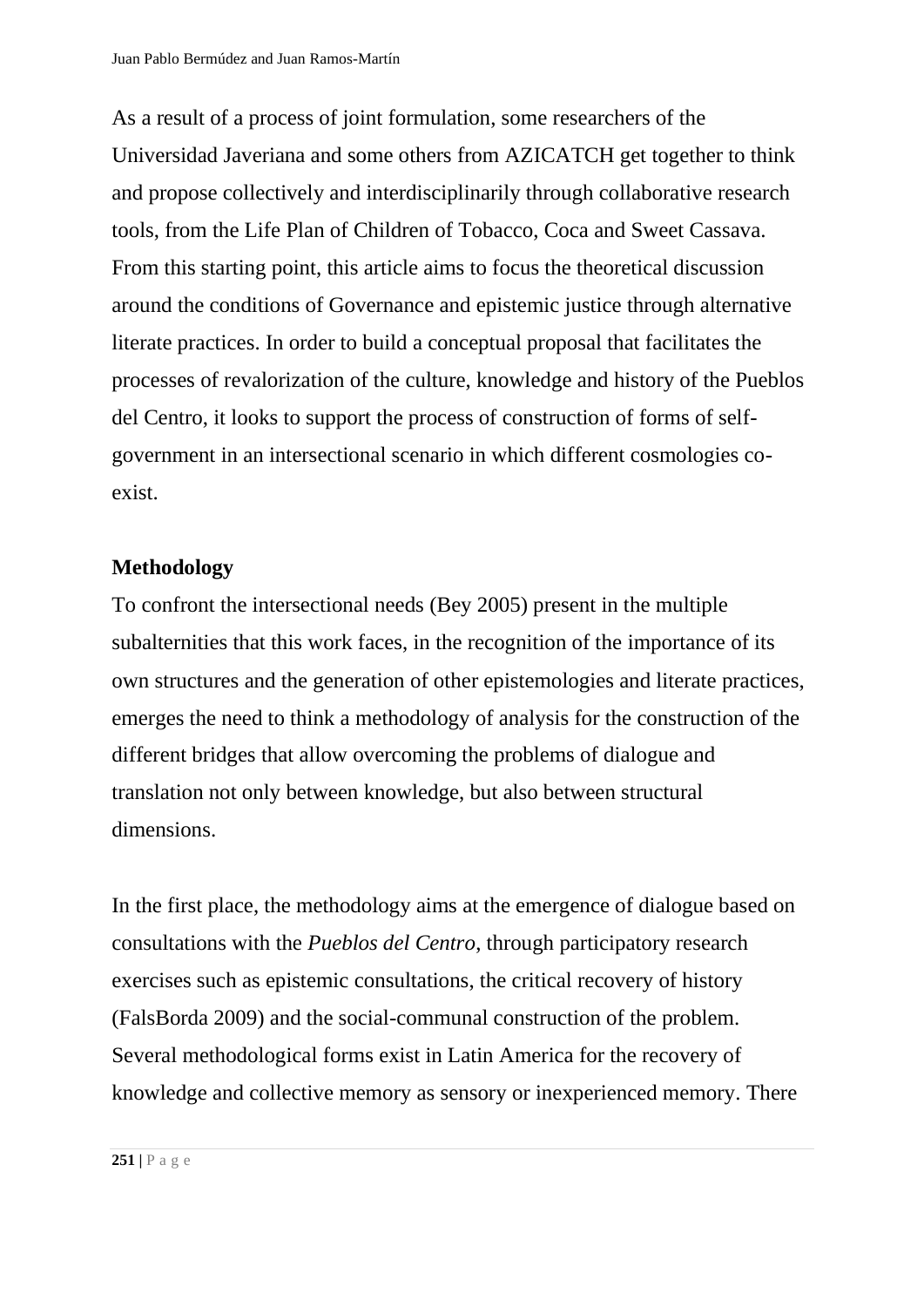are interesting cases, such as the Andean Oral History Workshops (Lehm and Rivera 1988), in which the critical recovery of history (FalsBorda 2009), based on the testimonies of the peoples themselves, is established as a central resource. Moreover, it constitutes a tensioning element between lived and inexperienced memory, present and absent in the logics of modern historiography and in the generation of their own identities based on the domination-massacre-rebellion scheme (Rivera 2010).

This article includes some of the tools proposed by the THOA, as well as bases the methodological construction to a large extent on the contributions of collaborative research methodology (Rappaport 2008), precisely because they constitute some of the most important elements that make possible the horizontal construction of knowledge based on the co-creation by university researchers, as well as researchers from the *Pueblos del Centro.*

The collaborative research fieldwork (Rappaport 2008) on which this text is based was carried out after two visits to La Chorrera (Amazonas, Colombia), in September 2018 and June 2021. During the first one, we accompany during fifteen days a strong ethnographic fieldwork oriented by a dialogue of knowledge with members of the four indigenous peoples, including life stories and intersectional dialogue (known as '*mambear'*). During the latter, we held five meetings -of one day each- between five researchers from Pontificia Universidad Javeriana (Colombia) and more than fifty co-researchers from the Pueblos del Centro, representatives of each of the peoples and cabildos- which were called 'gathering knowledge' during fifteen more days. These meetings focused on the following themes: documentation and archives, image and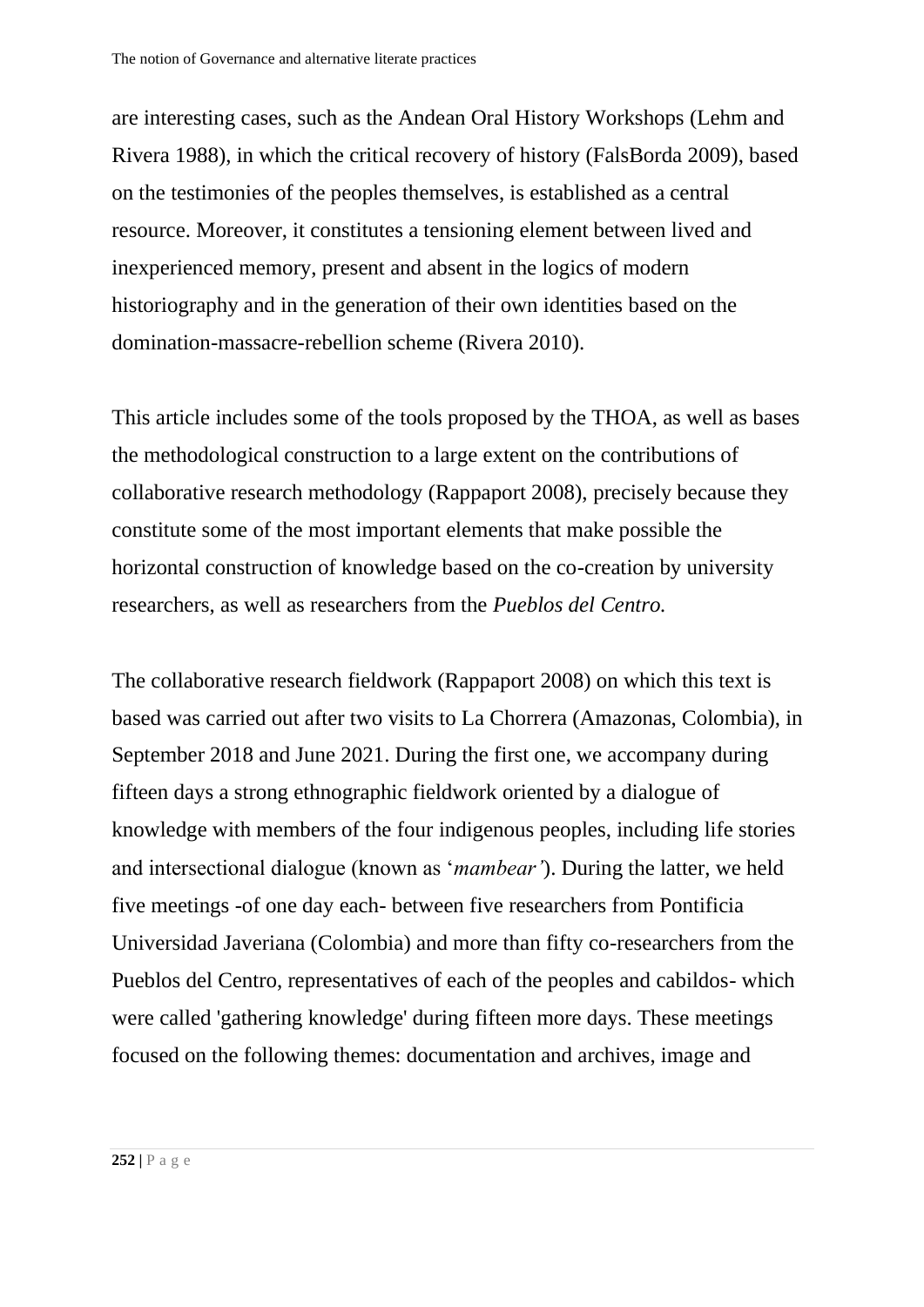memory, social museology, sacred plants and linguistic revitalization, some of the topics that were identified during the first visit.

During these meetings, we used tools related to learning through research or the post-made curriculum (Ferreira 2003), social museology (Pérez 2020) and the recovery of the archive of foundational documents and specific bibliography, to revalorize the forms of knowledge construction of the *Pueblos del Centro*. These research exercises were preceded by the absence of ontological or epistemological enclosures, something that is usually present in the participatory assumption of the institutions of power and that can help to identify and constitute the epistemic marks and boundaries that arise from the tension of ontologies, knowledge, and structures.

The documentation of these meetings was done collaboratively by the Pueblos' own researchers, based on the knowledge acquired in the first documentation workshop. Free, light and easy software tools -pads like Tupale- were used, with the aim of building mechanisms for the sovereignty of knowledge, also in digital environments, as well as the safeguarding of the memory itself.

It was also necessary to include situated knowledge, based on the adoption of forms of organization and cyclical ontology, in continuous connection with the leaders of the communities in the participating management of the proposals included in the Life Plan. In this sense, part of the methodology of this work will emerge *a posteriori*, in the critical return to the community that is part of its analysis once the text is published, the *Pueblos del Centro*, so that they can make a critical reading of the results issued and be able to continue with the coconstruction of the proposal from a necessary dialogue of knowledge.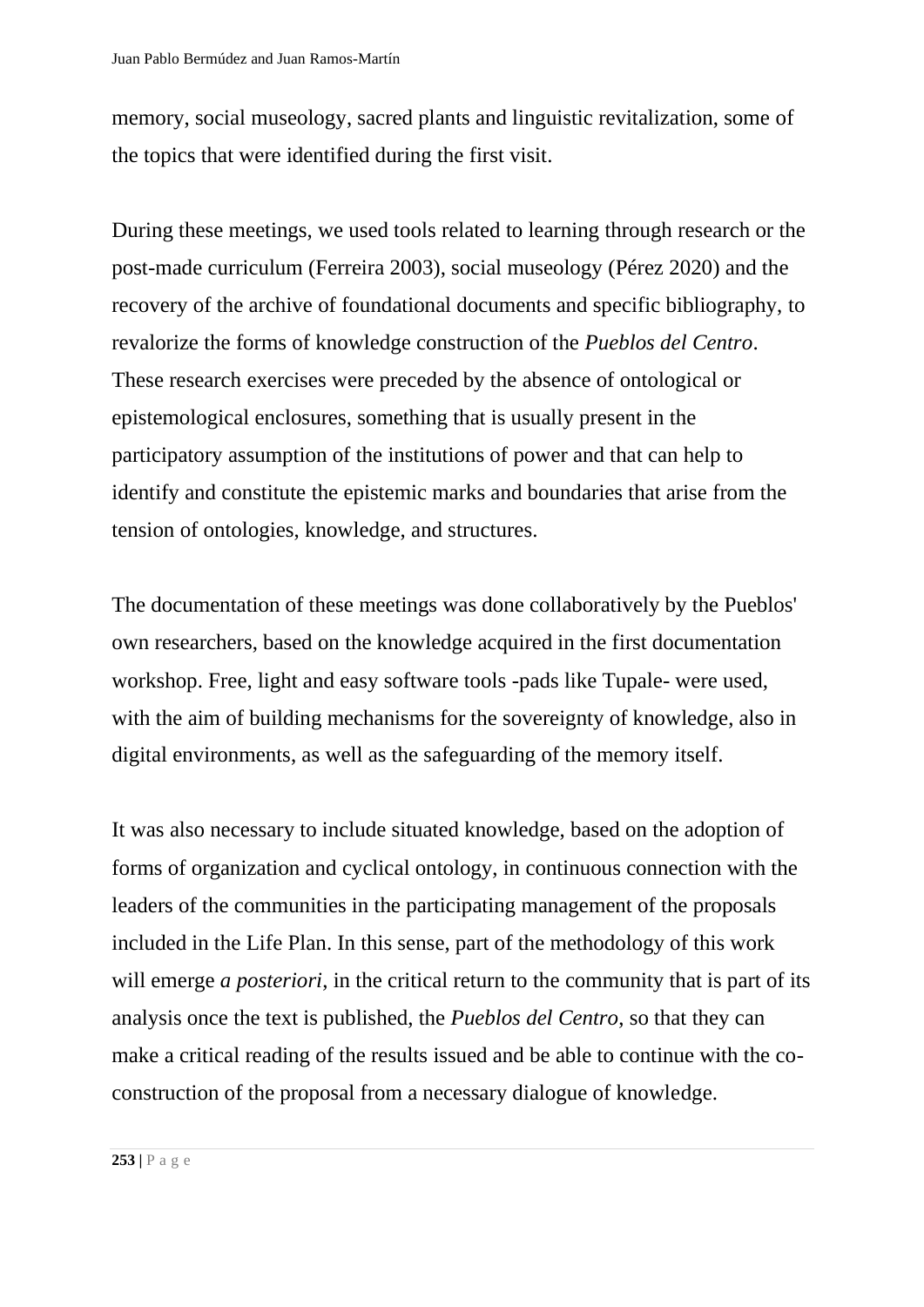Some researchers also undertook to record the documentation and work commitments through audios and videos, after technical training by university researchers, resulting in a large part of the knowledge that was discussed during the meetings.

As cognitive resources, the work intends to use both the written archive, as well as other forms of registration, through *oralituras* and oralities (Rocha 2018), repertoires of action, routines and corporealities (Rivera 2010; De Certeau 1986). All of them present and inscribed in the testimonies collected by the work and the documents revealed, suppose amplified elements in the construction of the tensions between the colonial archive and the subaltern archive, which in their generation will speak of the constitutive elements of their own epistemologies.

However, in the final fulfillment of this analytical scheme it will be possible to outline, at least, the intersectional needs of the resistances to the domination of the dominant epistemologies in the mobility associated with the subaltern social structures themselves and the construction of mechanisms for the sovereignty of knowledge.

These can be found, in the first place, around the fulfillment of the needs of cognitive justice and the rupture with the schemes of internal colonialism present in our variegated social formations, both from a structural and discursive level. Secondly, in the apparent reflection of those atonal forms of academic knowledge and systematized by the colonial archive, as well as in the recognition of its intersectional necessity with other forms of knowledge and the configuration of such knowledge.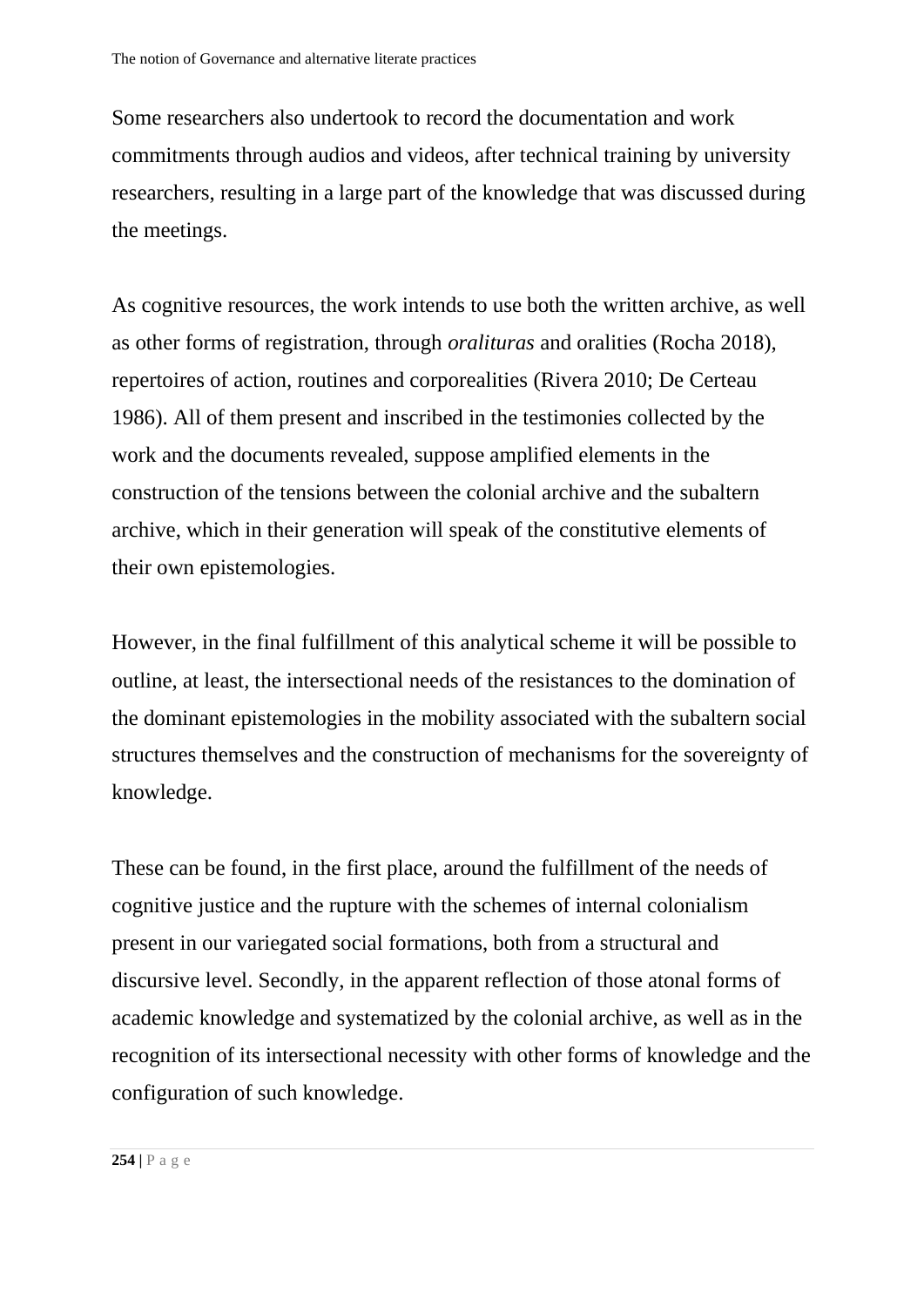Based on the needs identified during the meetings, and the commitment acquired during the discussions with the *Pueblos del Centro*, the question arose: how to support the construction of forms of self-government that strengthen the processes of building their own knowledge?

Taking into account its own conceptualization, which emerged from the dialogues and meetings, as well as all the input provided by the knowledge coconstructed during those meetings, this article seeks to construct a conceptual proposal on governance from the perspective of the *Pueblos del Centro* (Colombia).

Therefore, we decided to start in this text from the discussion about the epistemic injustice around the alternative literate practices, in order to enunciate a notion of Governance as an emancipating element of alternative literate practices and the emancipation of a knowledge-power to the extent that it empowers a knowledge-situated, a relationship that implies an advance in the scope of epistemic justice (Kidd, Medina & Pohlhaus 2017).

# **Epistemic injustice. Short genealogy of modernity as a rhetoric of epistemic borders**

Taking as a reference the analysis of the work carried out within the framework of the Modernity/Coloniality - Decoloniality research program (Escobar 2003), with colonialism, in addition to the imposition of political, religious, economic and vital structures, an epistemic set was also implanted, which was imposed as the only possible one in the legitimization of knowledge considered as valid for the construction of society.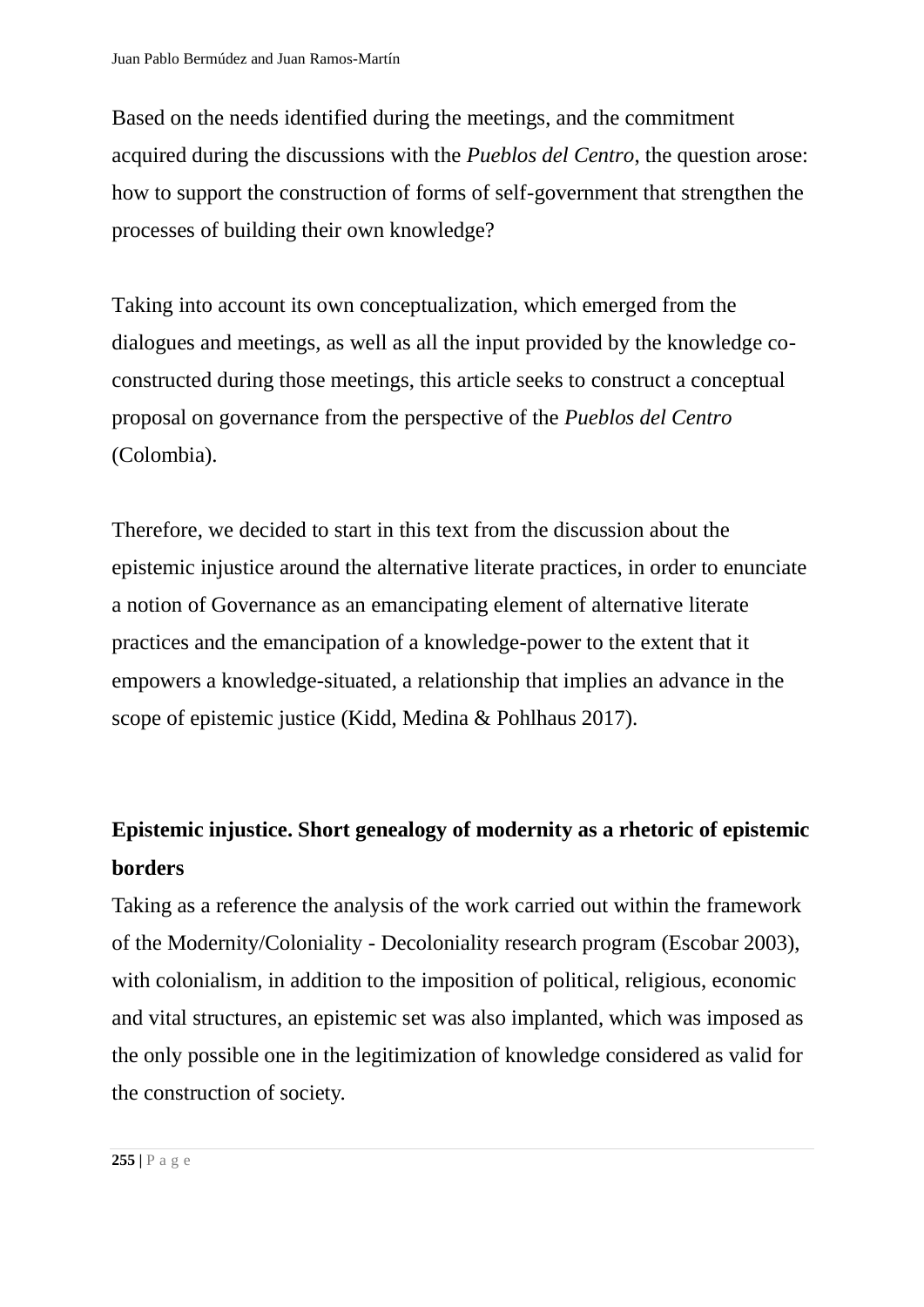The result was a society founded on a hierarchical organization that, at the time of the construction of the nation states in Latin America, placed at its summit the Spaniards, their descendants, their ways of life and the modern and colonial *epistemes* on which they rested.

The different subalternities, far from having managed to forge their own discourse around the multiplicity of everyday resistances, have historically suffered from a systematic lack of voice in the deepening of abysmal differences (Sousa and Meneses 2014) that necessarily refers us to re-state our question beyond the discursive exercise (Trigo 2014), but from a perspective closer to the political economy of knowledge (Rivera 2010) that configures the conditions for the extension of epistemic injustice (Kidd, Medina & Pohlhaus 2017; Anderson 2012).

Thus coexisted, on the one hand, the modern rhetoric of equality and emancipation that was publicized as the foundation and objective of the new organizations, while on the other hand, the colonial structures of subordination that had allowed the modern rhetoric to be instituted as hegemonic remained hidden but effective. Meanwhile, the inhabitants of the American territories, as well as the Africans who were kidnapped and taken to the American continent as slaves, were attributed the lowest level of this hierarchy, subjecting them to an irredeemable condemnation to this day.

Related to the described structure, the process of classifying people added other criteria, such as racial, patriarchal, sexual, class, etc., all of them equally persistent today. With the conviction and justification that such structure and classification were valid, the epistemic perspective, the social organization and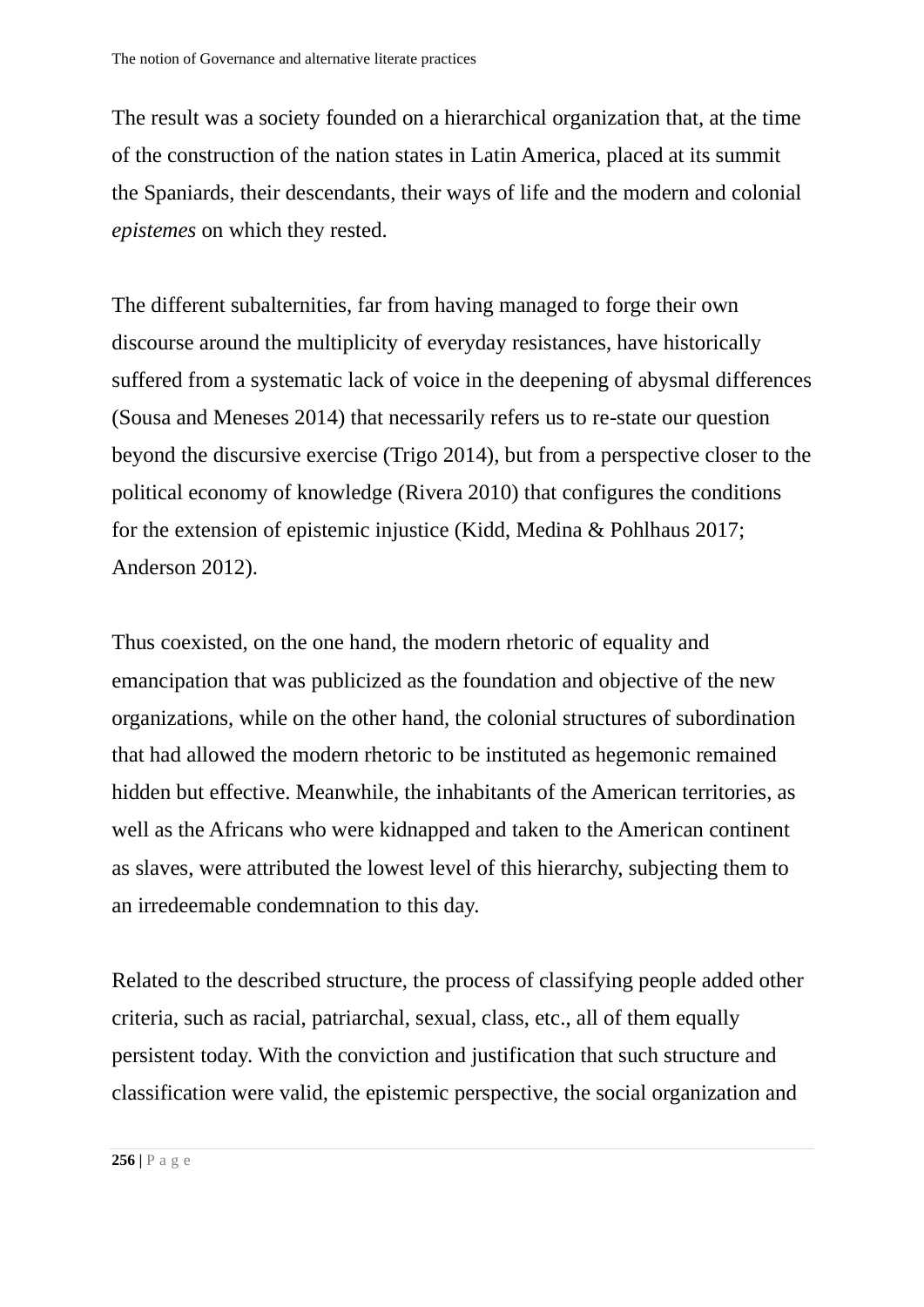the political institutions that were implemented corresponded exclusively to the worldview of those who placed themselves at the top of the hierarchy in a selfreferential manner.

The consequence is the legitimization of the colonial matrix of power (Mignolo 2014) through moral, epistemological, political and legal normative orders that reaffirmed the aforementioned classification - the colonial difference (Mignolo 2008) - and that served, and still serve, to preserve and protect it from any decolonizing hope.

The corresponding genealogy is much longer and deeper. But to make a long story short and get to the matter, with the "independences" of the early 19th century, Latin American countries produced political and military decolonization as they cut their ties with the metropolis. However, the *criollo* elites (Spaniards or their descendants) were the only actors in the cutting of legal and political ties with Spain, while maintaining their privileged hierarchical position, they oversaw keeping intact the colonial pattern of power established during the conquest and the colony.

Consequently, they built the nascent States based on the colonial praxis of disqualification of the other (the native peoples inhabiting the American territory) on the one hand, while on the other hand, they adopted the promising institutional models of the European Enlightenment that, exclusively and excludingly, aimed at improving the lives of the *criollo* elites.

The aim was not only the elevation of these elites in this hierarchical order, but also the culmination of the blood purification policies generated in the colonial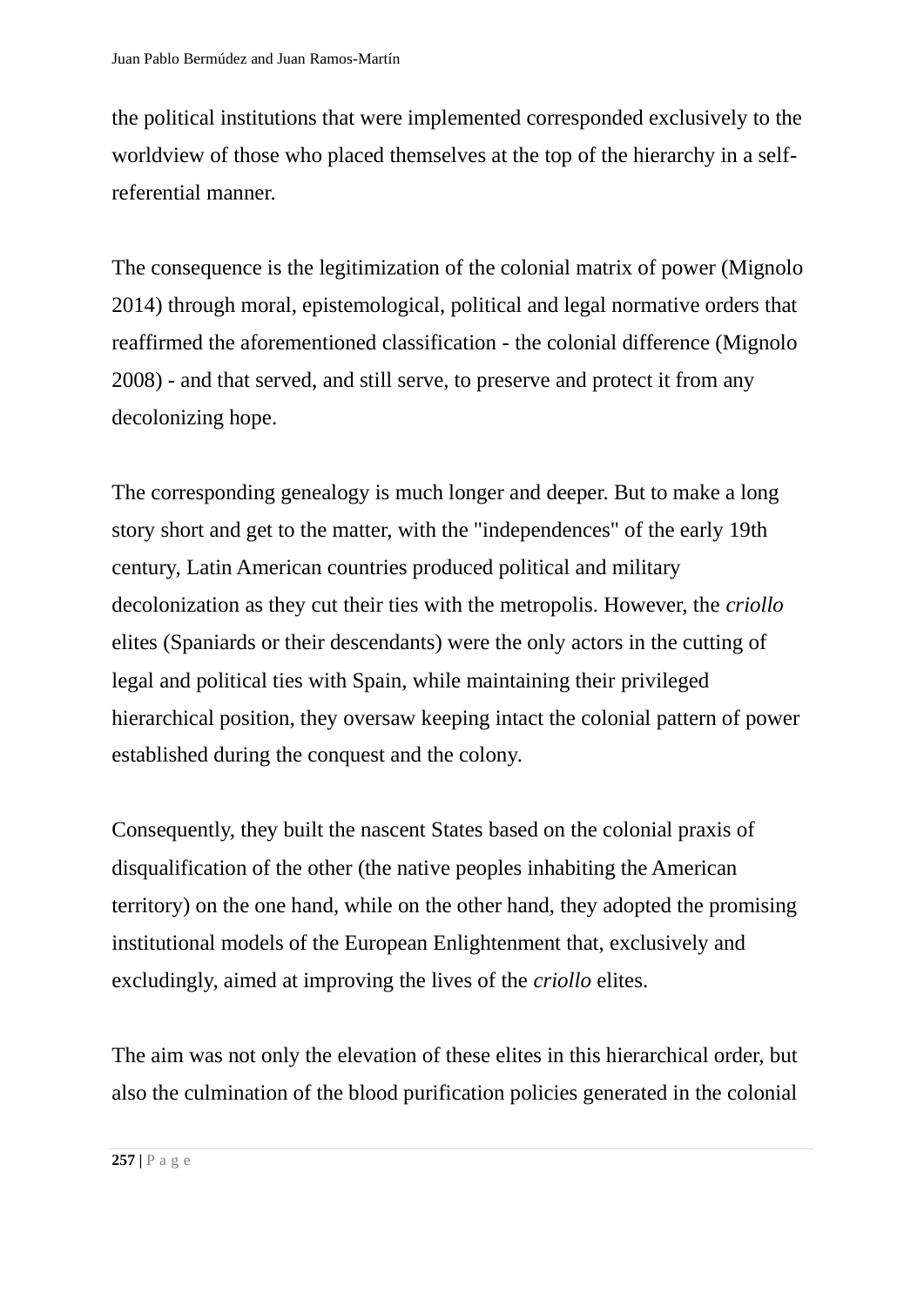period, which tended to eliminate any form of organization, economy, and knowledge different from the one that at that time was self-proclaimed as the valid one. In this way, the pattern of power that condemned to disappearance any other form of life that was different was kept intact.

The literate city (Rama 1984) is the metaphor to show the operability of the described matrix, revealing the way in which epistemic borders were erected, impossible to cross for those who were ignored from the hierarchical and central summit of the literate city and its pedagogical and administrative practices, installed as the only language in the exercise of power (the "scientific" languages of Modernity served as symbolic parapets of the exclusive exclusivity of the colonial social classification). However, these parapets have been jumped, crossed, and intervened through other alternative literacy practices, those that were located in their interstices and that allowed a kind of hybridization not yet sufficiently analyzed.

## **Alternative literate practices and the possibilities for sovereignty**

From a counter-hegemonic construction, the different cultural and cosmopolitical resistances (Tible 2010) have assumed a central role as a mobilizing element of socio-political awareness against the powers established by the institutionality managing the public space, beyond the formal organization of its structures, in the construction of intersections, inter-zones or temporarily autonomous zones (Bey 2005) that take advantage of interstitial spaces to develop epistemologies with a clear emancipatory vocation.

Such reflection is inscribed, however, not only in an excluding past, but also in a scenario as identifiable as the present one, in which one of the great issues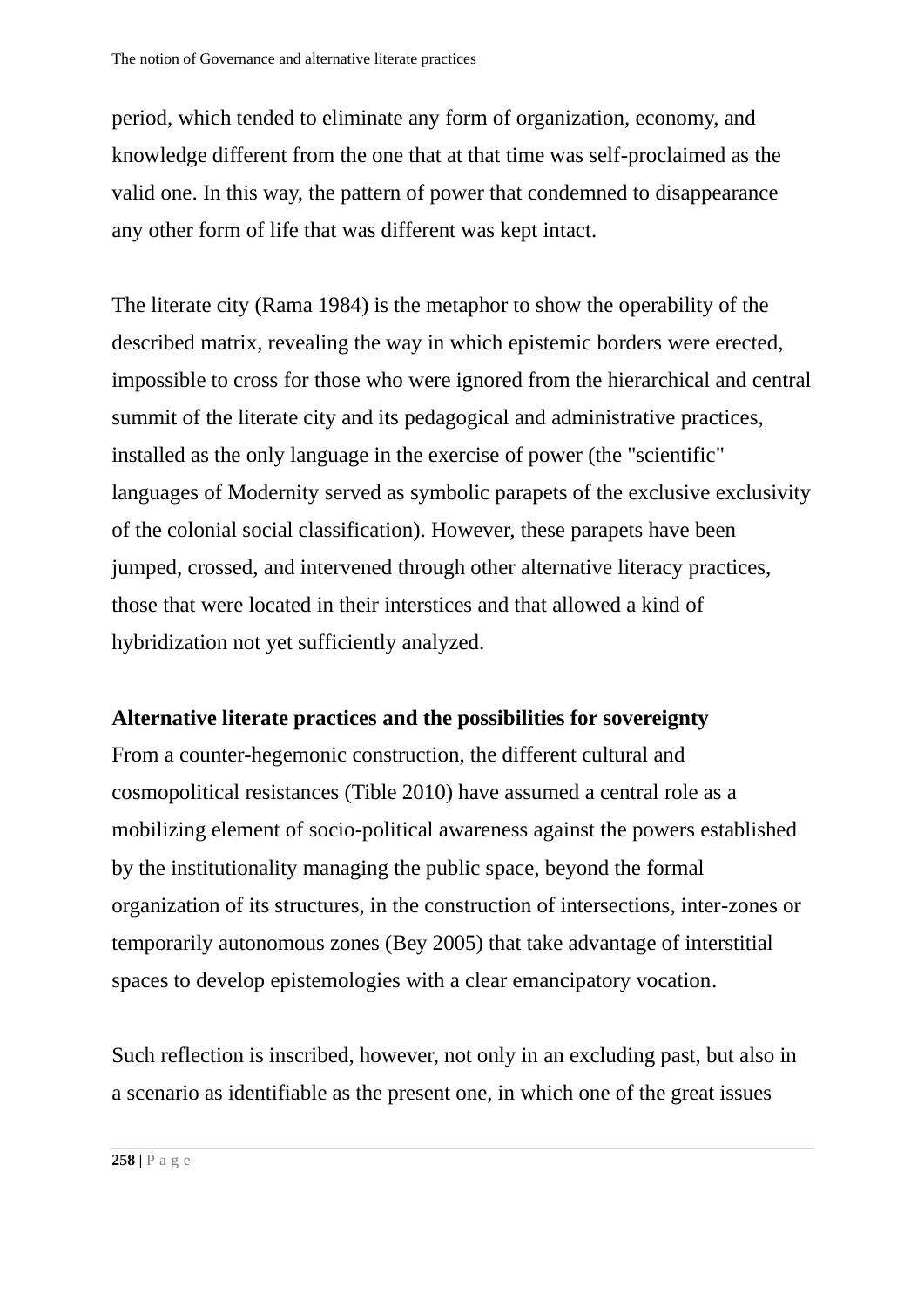present in the social and political construction in Latin America has to do, as Gayatri Spivak (2012) assumed in the now distant 1980s, with the great problem of representation, thought of as a form of political-identitarian construction in the complex societies of a global South parasitized by external forms of knowledge, organization and mediation, but always treated as an object in tension, from its structural form and in the shaping of meaning.

The institutionality imposed by the State-form (Negri 2003) counted among its structures with the repressive presence of what, from postcolonial contexts, was called colonial archive (Fanon 2009; Spivak 2012), understood as the set of knowledge that gave life to the recognition of Eurocentric epistemology as unique and unquestionable.

Opposite to these closed structures, Latin America lived, and lives, tensions that arise from its polysemic identity from the bases of the present dialectic between forms assumed and not assumed by the present institutionality. From the dynamics of these parallel tensions, arises the recognition of the importance of the dialogue of knowledge as a structure of synchronic mediation, a space of conversation from its political and cultural forms, to give voice, language and critical thought to the multiple space-time and cosmological realities that, in their multidialogical process, manifest themselves and seek to build, together with the manifest structures, other ways of thinking ourselves culturally and politically.

In this sense, there is an urgent need for cognitive justice, fundamental for the current *sentipensante* development of peoples, communities, and societies, especially recognizable within the territories and territorialities of the Global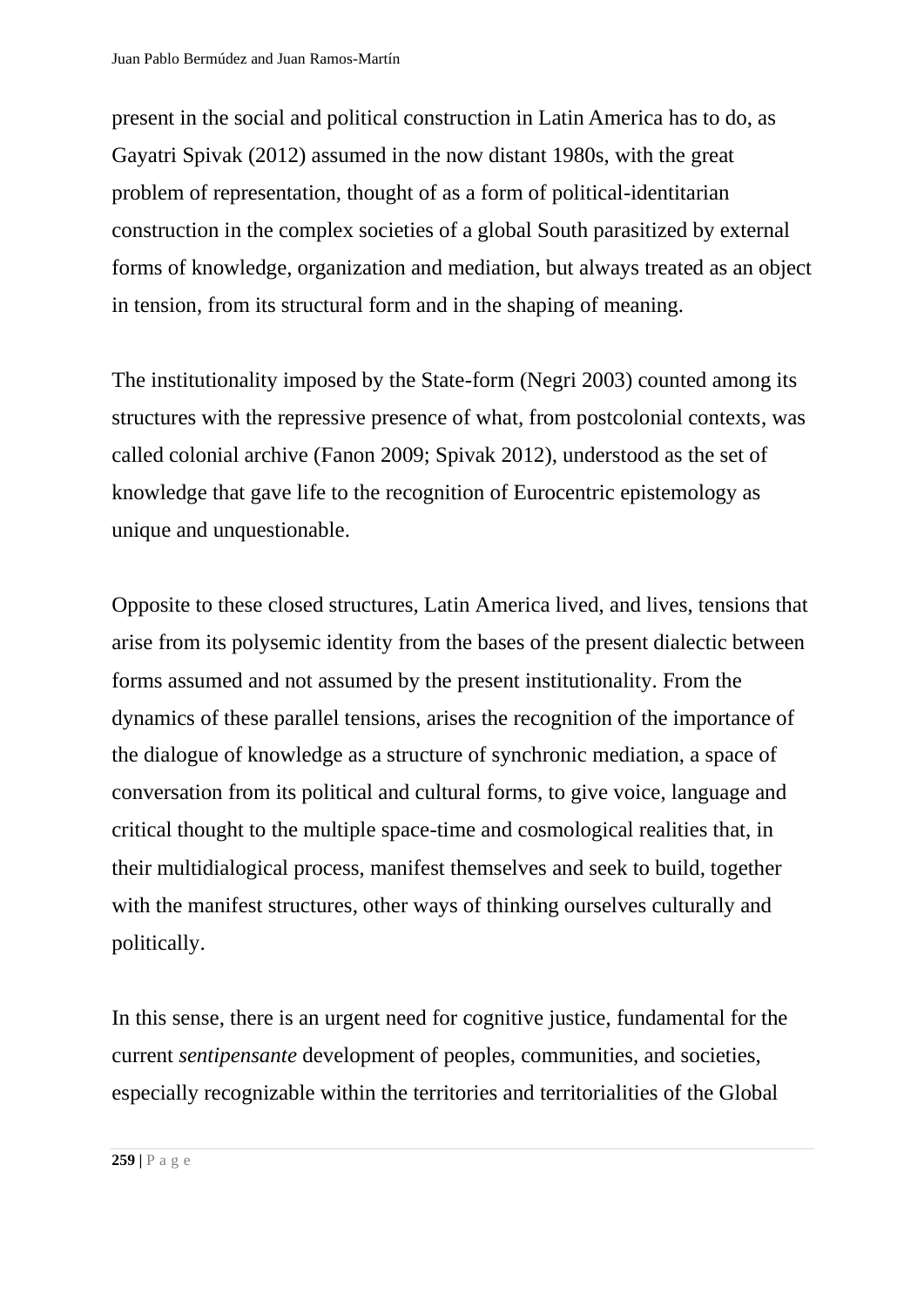South. Closely linked and in tension with the debate recognizable in the European critical academy on the expansion and recognition of other fundamental rights, always critical of the positivist sense in the misunderstanding of many of the strands of legal pluralism of structural mutation and the right to difference (Segato 2011), cognitive justice provides elements of distinction, recognition and emergencies that are identity and subjective basis of the multiplicities present and generated in the struggles, but without the elements of misunderstanding of the concept of subalternities by the British critical historiography (Spivak 2012).

The capitalism-colonialism-patriarchy triad has effectively and efficiently assumed, in economic-political terms, the subsumption of decolonizing elements in societies politically emancipated from the metropolis, even when most of its constitutive elements follow, more than ever, the presence and actual development of the colony. The very concept and analysis of internal colonialism, and even beyond, of its dialectics (Tapia 2014), recognizes the multiple facets of coloniality and its materialism.

A political economy of knowledge (Rivera 2010) from the priority study of everyday life, is necessary to demonstrate the absences and emergencies of such cognitive justice. Moreover, considering the little concern of governments and liberal institutions for its elements and abysmal differences (Sousa Santos 2006), inscribed in the mechanisms of development of a cognitive capitalism that parasitizes knowledge from the South to the North and returns it converted into manufactures and consumable products.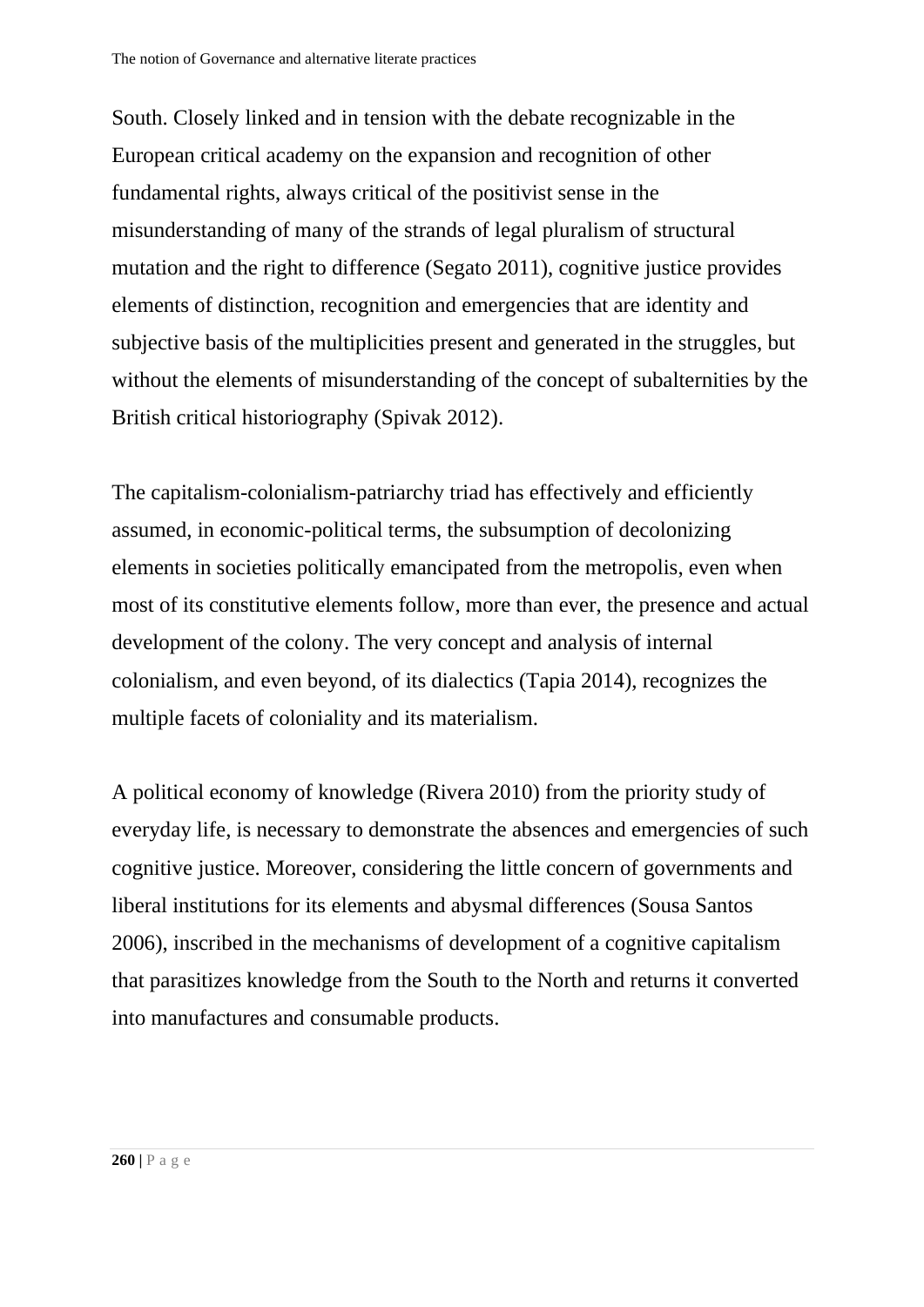If we consider that to this end, the state is determined by an incomprehensible and ambivalent nature between its democratic discursive pretension and its adherence to the neoliberal project as a single front of exploitation of the territory (Segato 2011), from the colonial-modern exteriority (Quijano 2000; Mignolo 2010), the need for such justice has to be vindicated from the subalternities in its *Ch'ixi* consideration (Rivera 2010), in its dialectic as *mestizaje* and intersectionality, as tension and as contradiction.

The appropriation of the literate practices of the elites by the 'disregarded', as well as the intersectionality between them and what we distinguish here as others, urge us to think about how their coexistence better describes our cultural pluriversity, while allowing us to focus our attention on the possible not referenced in the colonial-literate matrix of power, as the generation of the social beyond the hierarchies arising in that matrix.

To think about this intersectional coexistence, the text will appeal to the notion of Governance, defined in this case as the ideal mechanism for the vindication of the ontological resistance of those who were inferiorized at the behest of the literate. Subsequently, the collaborative dialogue established with the *Pueblos del Centro* of La Chorrera (Colombian Amazon), will reveal some of the possibilities offered by a Governance of the literate from the exercise of *'endulzar la palabra'(Sweeten the Word).*

## **Governance for epistemic justice**

Historically, the construction of hegemonic and restrictive forms of knowledge construction have generated societies in which the absence of certain knowledge constitutes a barrier to emancipation. On the other hand, Latin America has also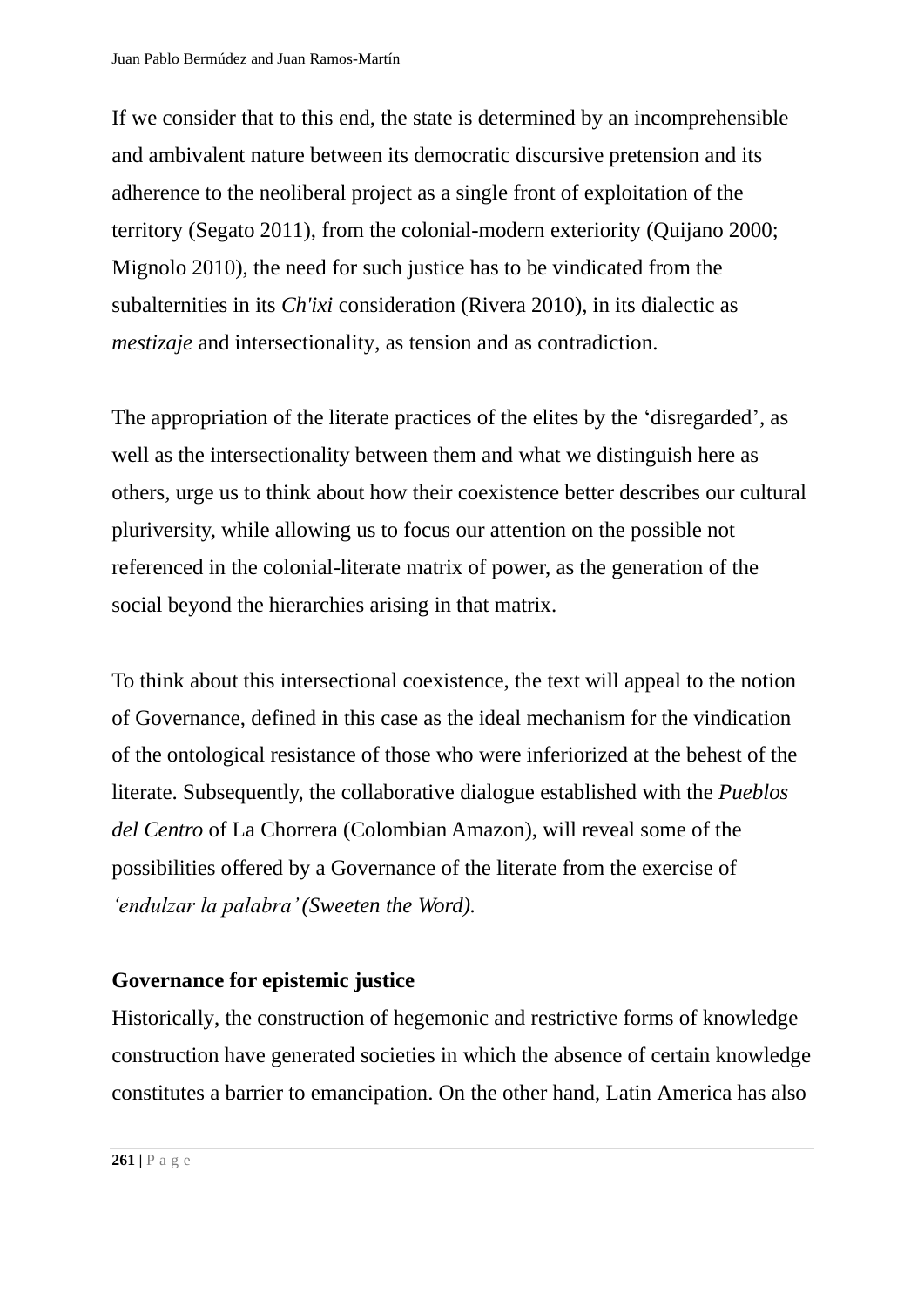been propitious to alternative literate practices, as forms of confrontation and search for other forms of social and political organization of knowledge. From this confrontation arises the need to elaborate proposals that deepen these possibilities, which go through the construction of a scheme that recognizes and is recognized by all the actors involved: governance for epistemic justice. Nowadays, the term Governance is usually used in an erratic way, since, depending on the field in which it is used, both its meaning and its scope are different. Far from claiming that such ambiguous use is problematic, we argue that this lack of definition favors the common and widespread impulse to review the modern modes of social organization that are currently in crisis.

The following are the reasons why we can explain the use of this term (of recent and scarce use in Latin America) instead of those of government or governability. Given that in Latin America the concept of Governance has been appropriated in a restricted manner by a certain sector of society, largely of a private nature, or in the case of the relations that States maintain with multilateral organizations such as the World Bank and the International Monetary Fund, we include below a critical explanation of this use, as well as a prospective tending to show one more case of appropriation by the 'disregarded'.

Beyond entering into the semantic discussions that this issue may generate, the term Governance is chosen over the one mostly used in our environment of governability, to differentiate it from the latter which, in general, denotes a measure of the capacity of States and their governments to respond to the needs and demands of society (Camou 2001).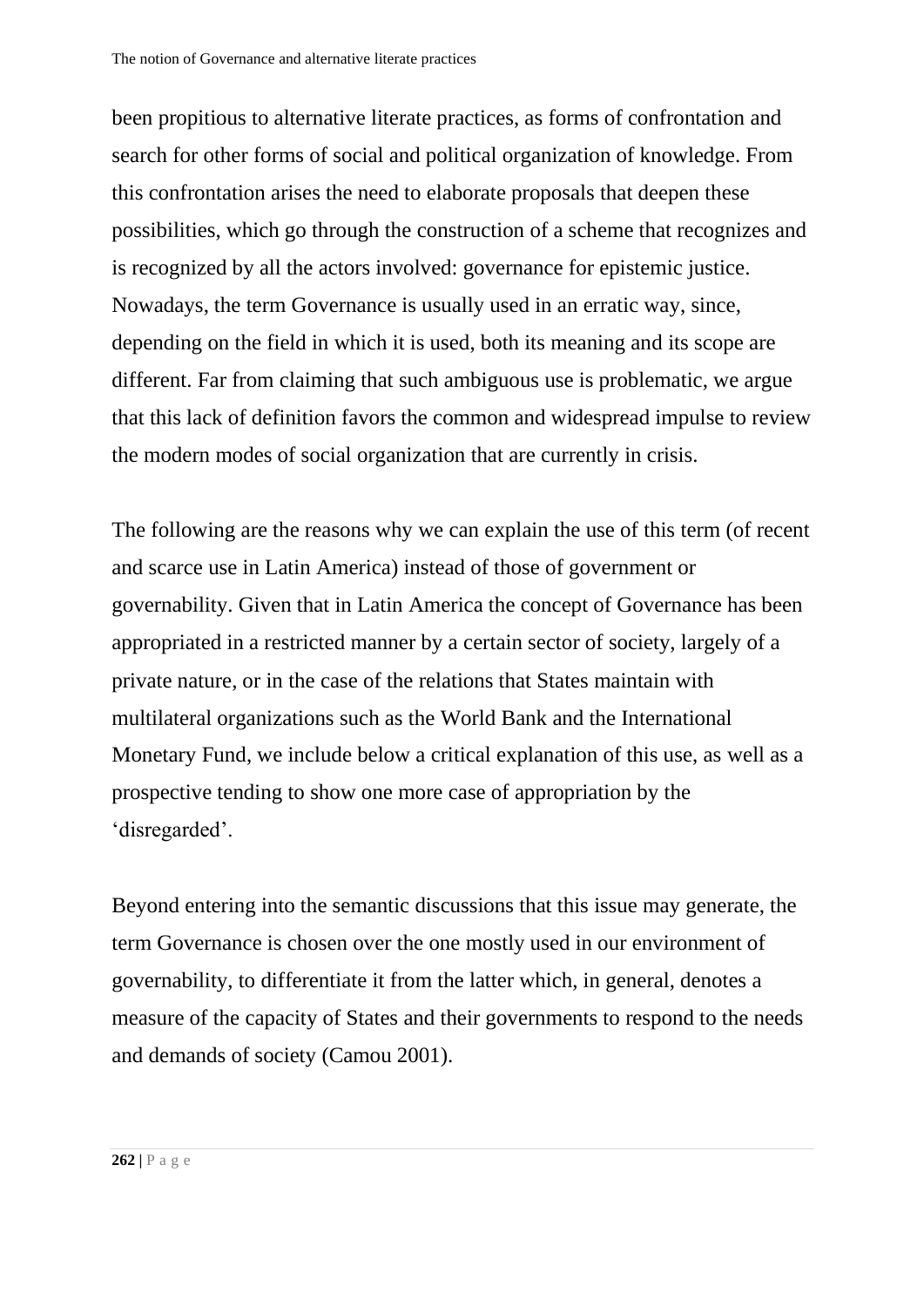Some authors argue that the term governability was the intellectual response to the crisis of the state's response to the increase in demands from civil society. On the one hand, the excess of citizens' demands and, on the other hand, the growing inability of the state, political system or formal framework to satisfy them (Closa 2003) would have led to the development of this category to improve the responsiveness of government institutions to citizens' demands. However, the above refers to the phenomenon of governability from the perspective of the internal sphere of States. When we speak of their relations with multilateral organizations, governability has been reduced to the measurement of the capacity of States to comply with the demands imposed by these entities, conditioning the consequent qualifications and cooperation. This, then, is the generalized use attributed to governability in academic texts as well as in the media and social organizations.

Subsequently, the term governance was replaced by Governance, on the understanding that the actions of the State could not be sufficient to respond to the crisis and, instead, the empowerment of other actors such as companies, associations and collectives could better manage the problems that arose in their contexts.

Therefore, we include this brief review of the different uses of the term according to the different areas in which it is used, usually involved in the process of social construction at various levels. Thus, depending on the field in which the term is used, Governance is defined according to the interests that characterize each field. In the academic field, for example, it has been the social sciences, particularly political science, which has mainly theorized the concept of Governance. In this area, the debate oscillates between those who understand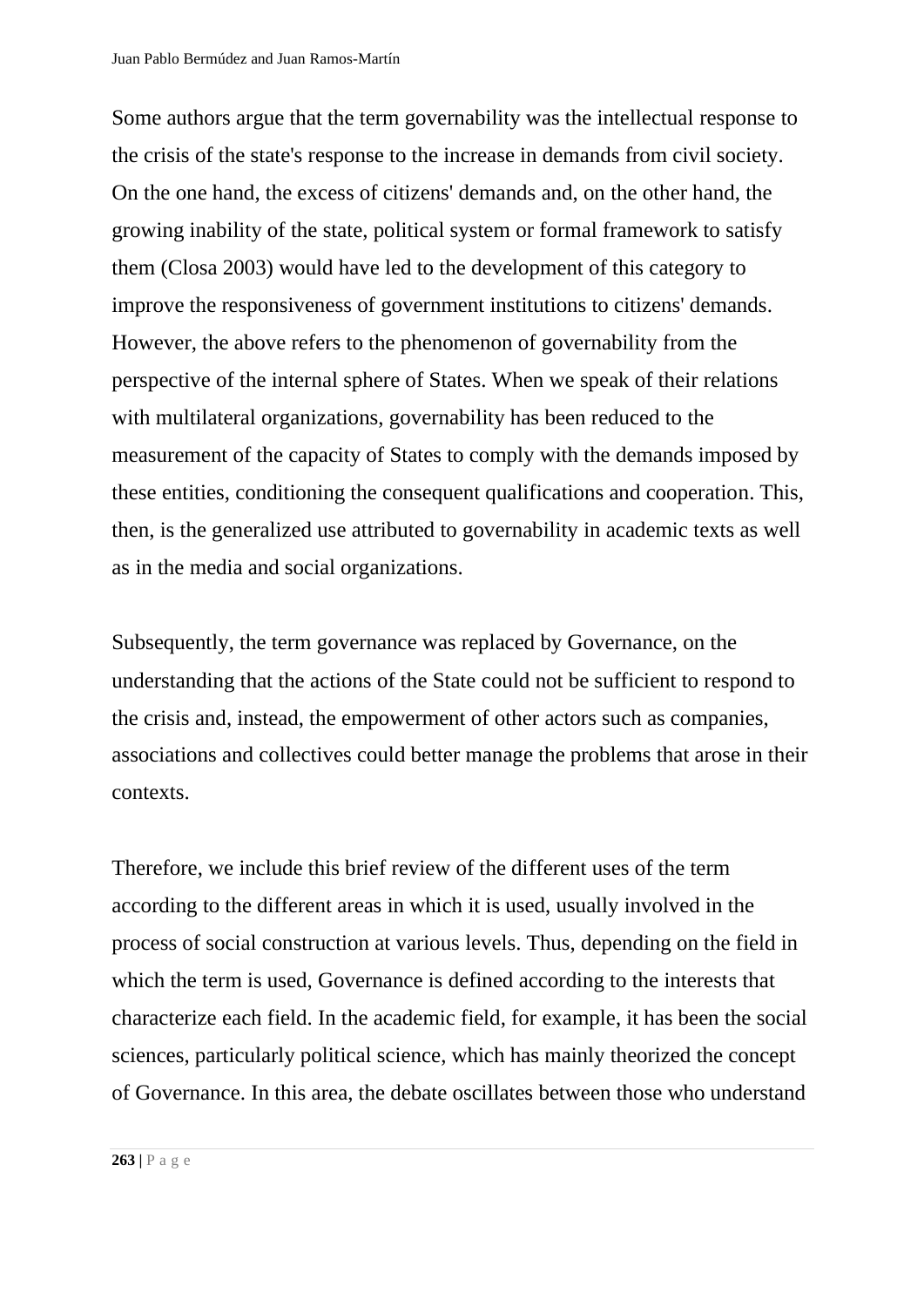Governance as a measure that serves to identify the capacity of political institutions to legitimately and effectively meet the needs of civil society; and those who understand it as the exercise and effect of governing.

In the field of multilateral organizations, such as the UN, the World Bank or the International Monetary Fund, the European Union or others, the use, as mentioned above, is closer to that of governability, since Governance is understood as the measure by which these organizations calculate the capacity of the States to comply with the demands made by them, that is, the capacity of the States to adopt the measures that tend to a homogenization that favors a certain mode of social organization, usually defined from the planetary centers of power that are at the head of these organizations. States generally adhere to this notion of Governance insofar as they must subordinate themselves to the directives of multilateral organizations in order to be well qualified and thus belong to the planetary ideal of "totality" conceived by them (Modern/Colonial World-System). It is in this sense that the European Union operates in the accession procedures of the countries belonging to Eastern Europe.

Furthermore, we find the position of the various organizations (nongovernmental organizations, social movements, minorities, etc.) that emerge from the political societyii (Mignolo 2014), for whom Governance aims at increasing and improving the mechanisms of participation of its members in the processes of conception of the ideal of life. Such participation depends on the degree of flexibility and responsiveness of government institutions, not only to be attentive and responsive to demands, but also on their capacity to motivate and promote such actions. This last meaning is close to that proposed by the authors of the genetic approach to Reflexive Governance (Maesschalck 2001;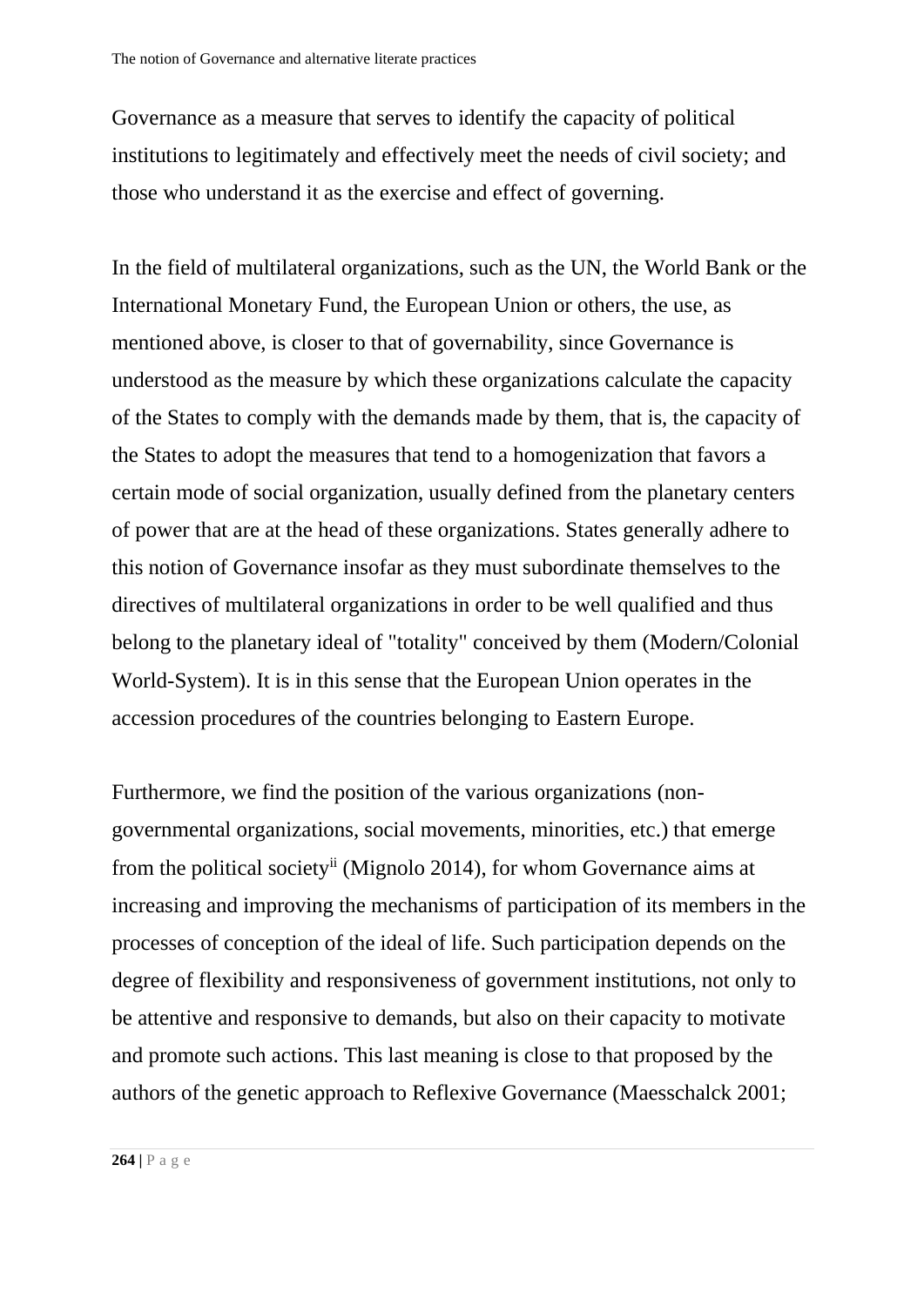Lenoble & Maesschalck 2009), whose contributions support our conceptual choice.

We propose then that, with the notion of Governance, it is possible to change the understanding of power reduced to domination, to expand its action towards potentiality, that is, in its sense of action, as creator of a space suitable for living-together.

In this regard we evoke the analyses made by Santiago Castro-Gómez in his book 'History of Governmentality. Reason of State, liberalism and neoliberalism in Michel Foucault' (2014). On the one hand, such insight establishes the reasons why these two understandings have been installed in the aforementioned spheres. On the other hand, it explains how the passage from Governmentality operates, passing through government and governability, to Governance.

Castro-Gómez (2014) shows how for the French philosopher the issue of power has two different faces. The first, which he calls the war model of power, insofar as it assumes the form of subjugation and subsequent domination, a case in which reference is made to the different technologies that such power employs to subjugate, by those who pretend to govern, those they reduce to the situation of the governed insofar as it installs them on the passive side of a relation of subjugation that implies their impossibility of being free and their inability to decide on their way of life. The second, insofar as power adopts the juridical model which, in their opinion, assumes the forms of law, prohibition and institutionality.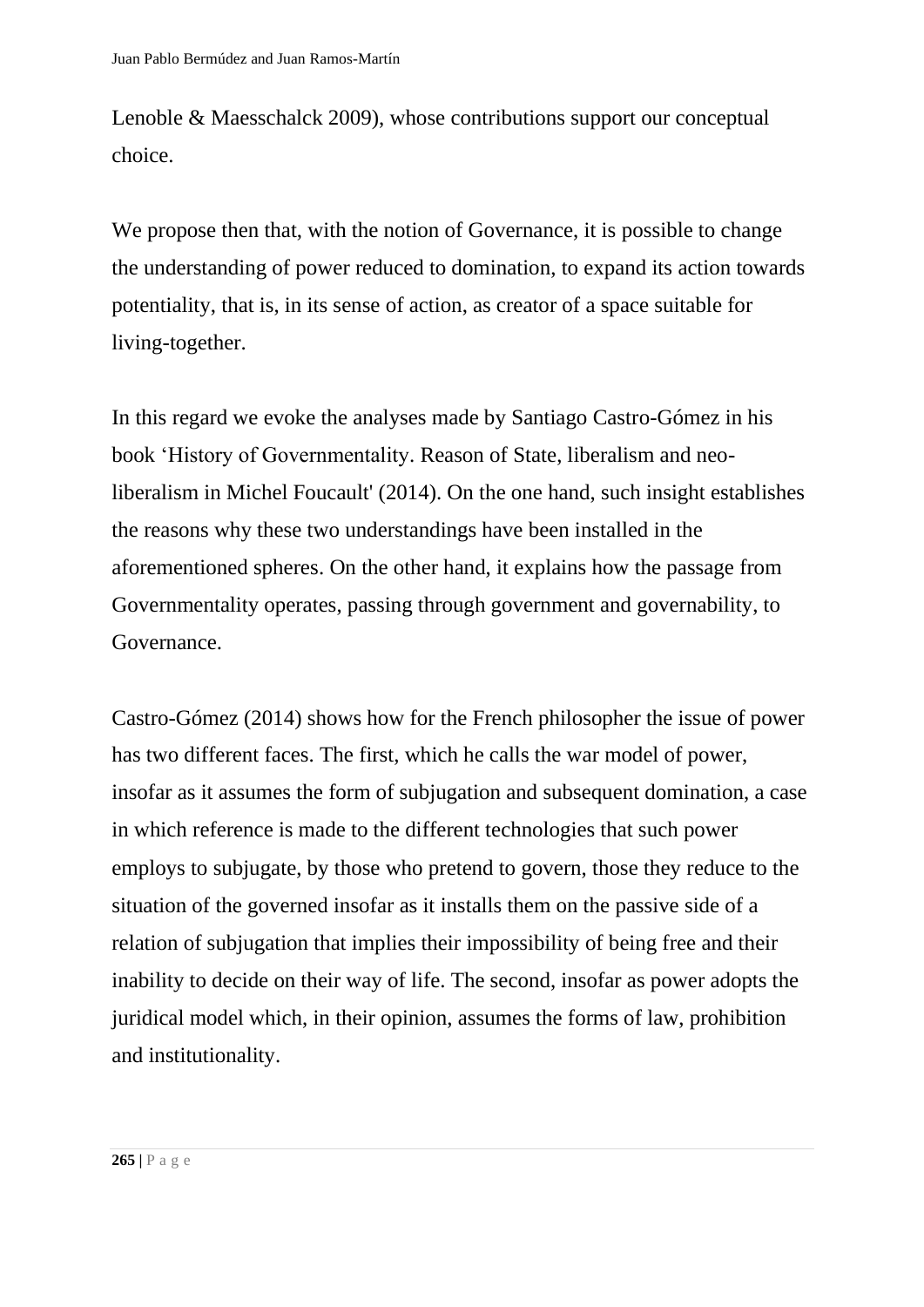This modeling of power, according to Foucault, leads to an impasse since, once the conflict is over, the legal model perpetuates violence by reinstating it in the set of rules imposed by the victor:

[…] It would be wrong to believe, according to the traditional scheme, that the general war, exhausting itself in its own contradictions, ends by renouncing violence and accepts to suppress itself in the laws of civil peace. The rule is the calculated pleasure of overkill, the promised blood. It allows the game of domination to be ceaselessly relaunched [...] Humanity does not progress slowly from combat to combat towards a universal reciprocity, in which rules will replace war forever; it installs each of these violences in a system of rules, and thus goes from domination to domination [...]. (Foucault 2004, p. 39-40)

Confronted with this impasse, Foucault (2004) proposes as a way out the distinction between power relations and states of domination. His intention is to show how the previously referenced models (model of war power and model of juridical power) fall short to explain the phenomenon of power in a present time where liberalism is installed as an ideal way of life. Thus, through his notions of practice, rationality and technology, he leads us to an analytic of power that focuses attention on power relations rather than on states of domination. It is a pragmatic turn through which it is sought to overcome the schematism imposed by the war and legal models of power, producing an epistemological displacement tending to make action prevail over the naturalization of the two referenced models of power, since both lead to domination. This is how Foucault (1994, p. 728) proposes his analysis of Governmentality, understanding the latter as follows: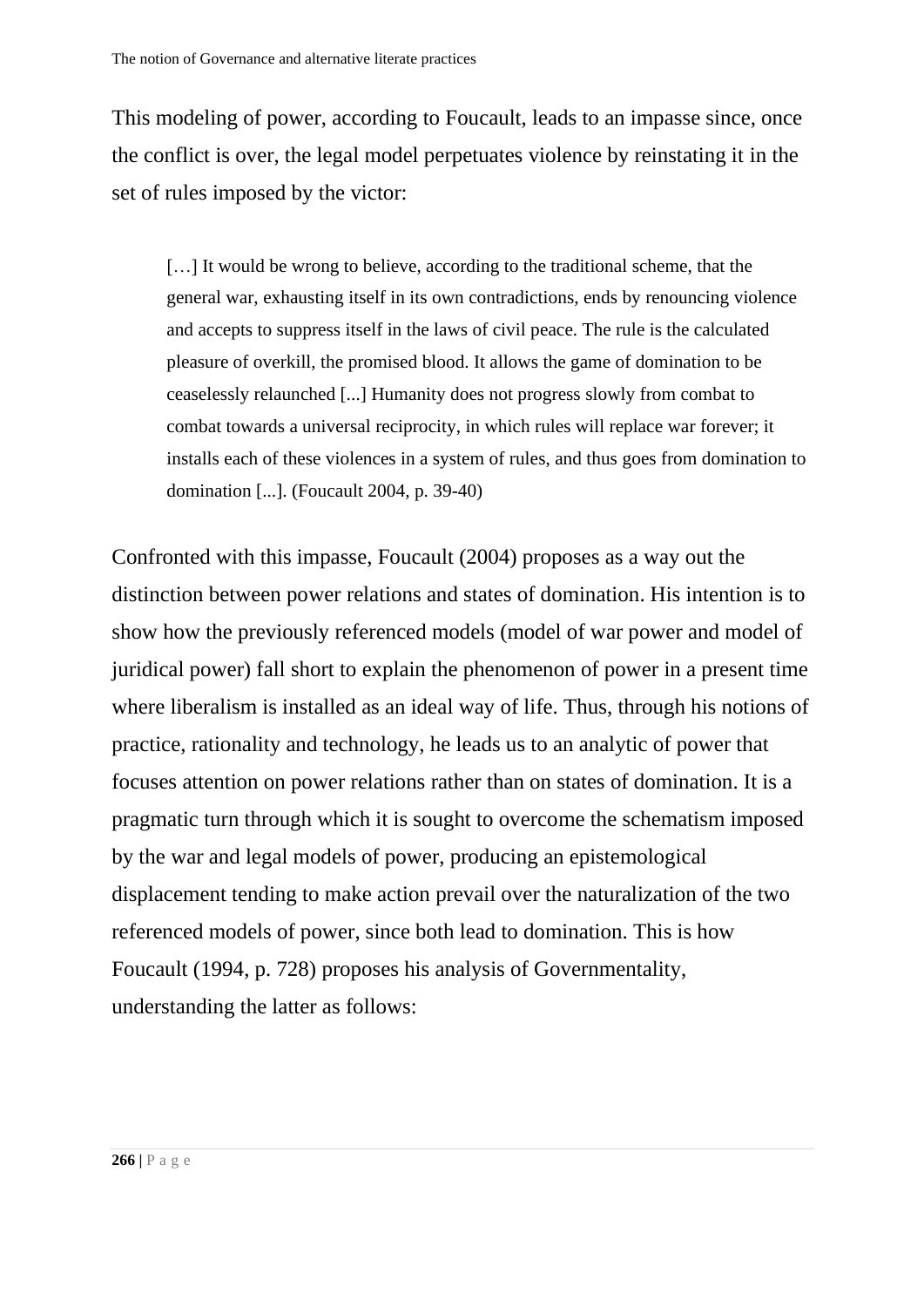[...] With the notion of governmentality, I am referring to the set of practices by means of which it is possible to constitute, define, organize and instrumentalize the strategies that individuals, in their freedom, may have towards each other. It is about free individuals who try to control, determine, delimit the freedom of others and, to this end, have certain instruments to govern them.<sup>iii</sup>

From this perspective, power is reduced to the relationships that, within a "supposed" sphere of freedom, individuals establish in order to maintain control, direct behavior and limit the freedom of others. There, the space of freedom promoted by liberalism implies an adaptation, on the part of the controlled individuals, of their desires, interests and vital objectives, to schemes of conduct previously established by those who exercise power (Foucault 1994). The fact that political power is identified with the State is the result of a rationality that tends to naturalize situations generated in practices, in the action of individuals, some controlling, determining and leading others, who in turn adapt their interests to those pre-established by the former. The modern State would be the result of such a naturalization, and consequently, an exercise, at times of the juridical model of power, at others of the war model, reproducing the mechanism that leads to domination.

Bringing to this argument the notion of Governmentality, and the epistemological shift operated in the analytics of power proposed by Foucaultiv, is the beginning of the conception of the notion of Governance proposed below. But in the same way, the approaches proposed by Foucault to solve the impasse produced by the two models of power evoked, highlight the need to make an epistemological transition tending to overcome the reduction of power to the war and legal paradigms, a task that constitutes the guide and point of arrival of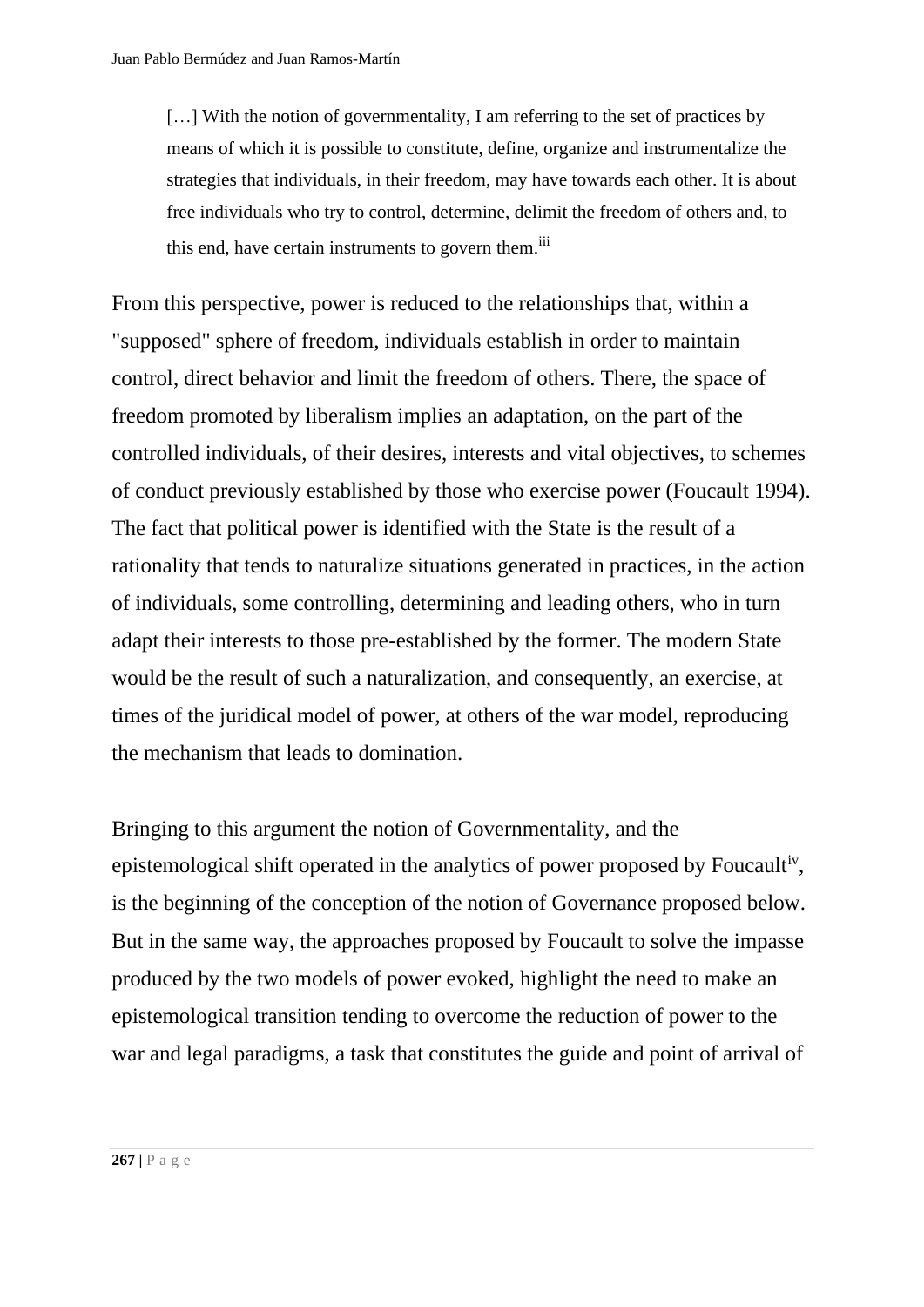the genetic approach of reflexive Governance. With this theorization, then we support the need to operate the transition from governmentality to Governance.

The first displacement can be verified in the insistence on highlighting the fact that it is not individual actions that determine and are involved in power relations. On the contrary, having as its fundamental objective to theorize on the conditions of possibility of a collective action endowed with the driving force to operate social transformation, the genetic approach of reflexive Governance bets on underlining a reality usually omitted in the theorizations of power (which remain attached to an individualistic paradigm of power), namely, that it is collective participation, the interaction of individuals who share or confront interests, who (today more than ever), are the origin of the practices that allow us to think of a real transformation.

The second shift consists in revealing that the reduction of power relations to the use of various devices and technologies aimed at controlling the behavior and limiting the freedom of some by others, even though it is a current occurrence, prevents us from seeing in these relations another type of approach to power. As long as we insist on assuming power in these terms, any relationship will be reduced to the paradigm of power as domination, a position from which we intend to move away.

Conceiving power as a possibility, on the other hand, is the gesture we are committed to for our proposed notion of Governance, avoiding identifying it, reducing it or subsuming it into one more of the naturalized, ontologized states of domination.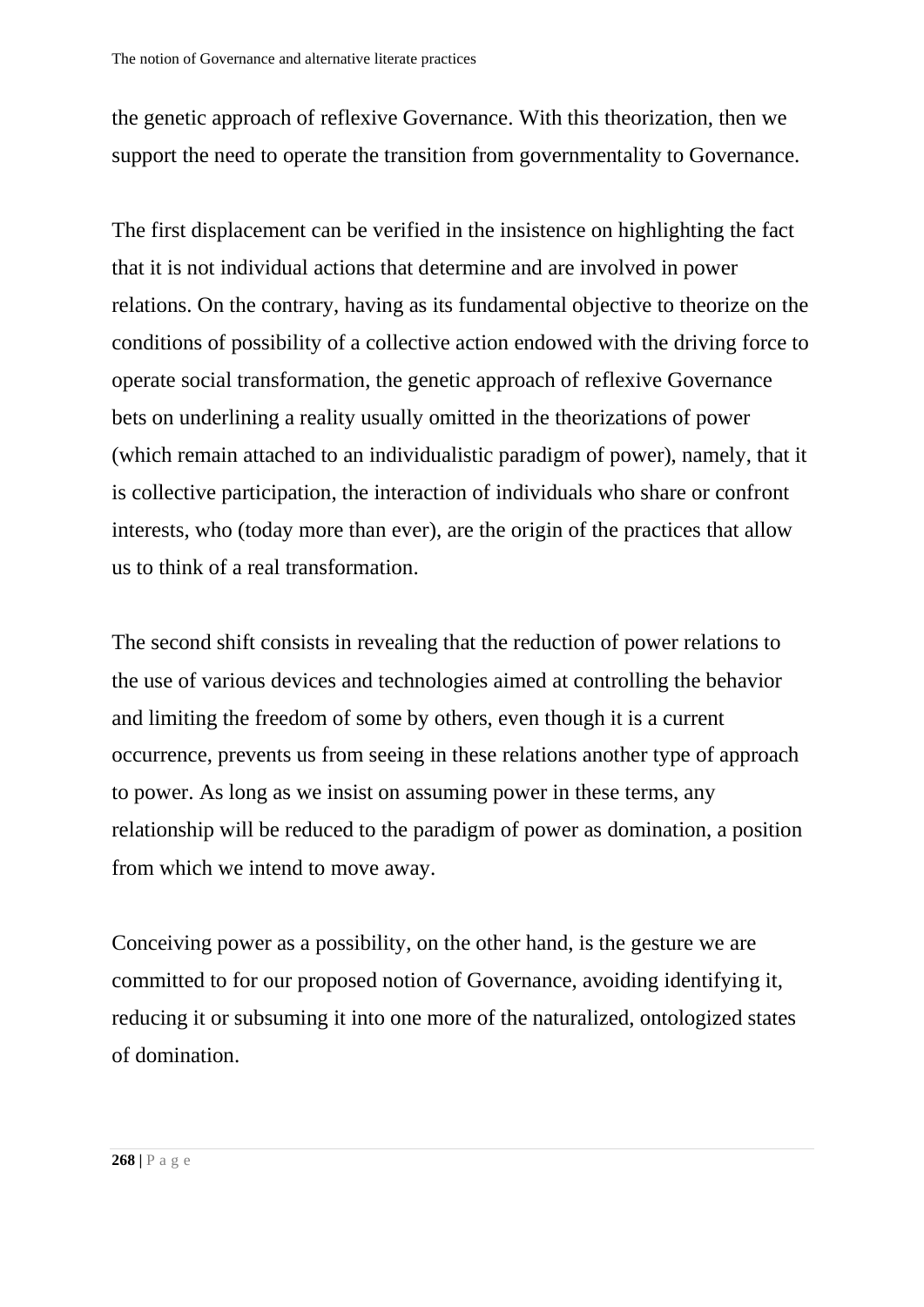Thus, the theoretical framework of the genetic approach to reflexive governance involves the transition from power as domination to a conception of power as action. No longer the action of one or several individuals seeking the control and subjugation of others, but the possibility and capacity of individuals to transform themselves and become groups, through their self-empowerment and development of skills.

Power is then referred to the possibility that the actors have of obtaining an identity, by no means fixed or perennial, but sufficient to identify themselves and the interests that bring them together as a social group. The capacity to operate in such a way, and the lessons learned from it, are the result of assuming a conception of power that is verified in two dimensions of power: a reconstructive power-doing of identity with respect to the past that allows the generation of a representation of oneself and of the interests of the group; and a power-doing with projection to the future of the identity generation that is established as a possible destiny. In these two dimensions the genetic component of this particular approach to Governance is concretized, which relies on the creative capacity of those who participate in the collective actions that generate new (other) forms of life.

Against the background of the above reconstruction of the understandings of power, we return to the course of the exposition of the notion of Governance mobilized in this paper. Considering the situation of dispersion of meanings, what is really problematic is the absence of intersections between all these fields, which in general reproduce the totalizing gesture by enclosing themselves and forging their conception of Governance, while omitting in their work, whether theoretical or practical, the possibility of another type of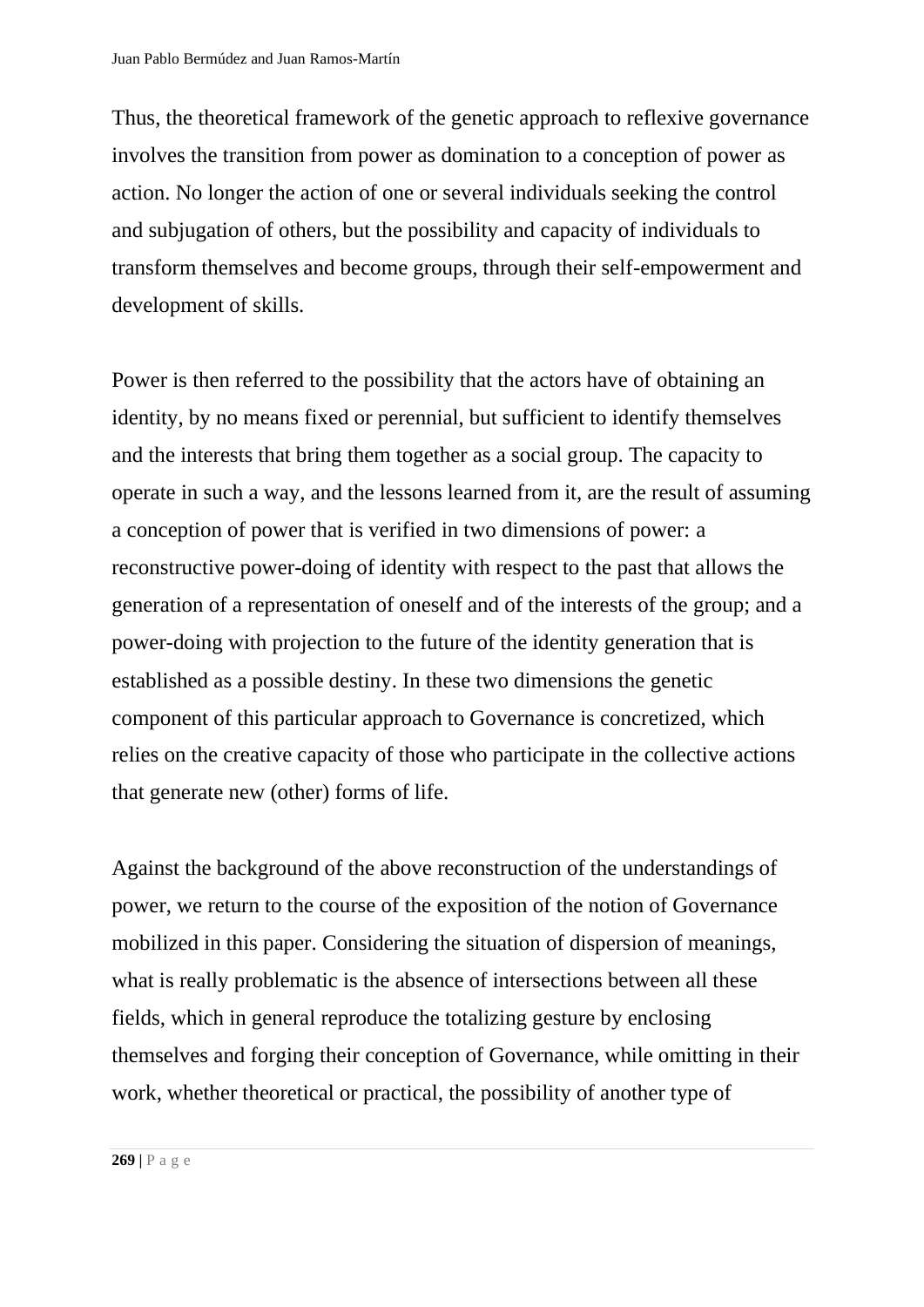conception and the reasons of meaning that for its bearers it possesses. Once again, it is a matter of the logic of confrontation and exclusion, concretized in the consideration that any other type of meaning is antagonistic to one's own and, therefore, ignored.

Thus, the notion of Governance mobilized here has the advantage of incorporating in the course of its theorization, different elements that are better adjusted to the transformations of assiduous occurrence in current societies, questioning the hegemony of economy and law as discourses suitable to establish an order to solve social issues.

The emphasis of Governance theorization is on the social interaction of a diverse set of actors on a horizontal, non-hierarchical plane. This leads, in political and social theory, to a major paradigm shift, as it shifts the focus from what is usually understood as government. That is, institutions of government, the authority (power) attributed to them, the norms created by them that legitimize both the institutions themselves and the aforementioned authority, and the procedures by means of which these institutions act to apply these norms. In other words, the recent model of democracy embraces the transition from governmentality to Governance.

In terms of Governance, for example, the concept of institution is not reduced to the state entity with established power and functions, operating vertically, from its own heart towards its subjects. Instead, the concept of institution is extended to the behavior, whether systematic or not, of the various actors, with or without state authority, organized in collective action and seeking the transformation of the established order in pursuit of greater participation in the creation of the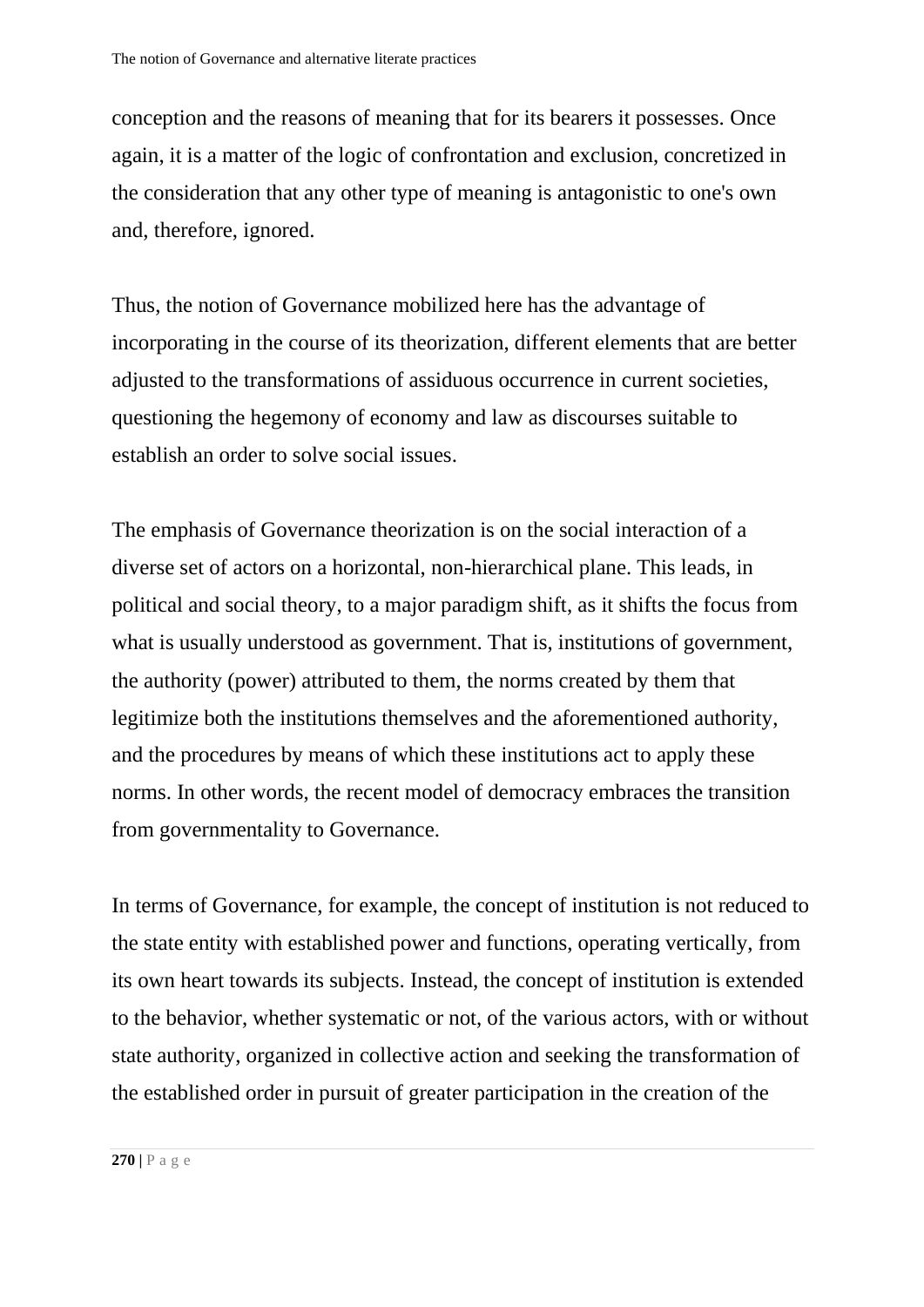rules that regulate their quotidian life and in the resolution of the conflicts produced in the course of the application of these rules.

For the above reasons, the proposed notion of Governance brings together all the various means by which actors (individual or collective) and institutions, public and private, manage their common affairs. It includes both the institutions and official regimes endowed with enforcement powers, as well as the friendly arrangements that citizens and institutions, by common agreement or intuitively, deem appropriate to carry out by extending the field of their actions towards knowledge and practices not taken into account either in the political spheres (local or global) or in the literate academies.

It also implies openness to the possibilities not included in the pre-established schemes of the models of governmentality and governance or, in general, in the models of power based on Western rationality and domination. In the same way, this notion allows the intersection between all the spheres of interrelation mentioned at the beginning of this section, thus preventing the establishment of frontiers based on the logic of inclusion/exclusion.

This notion of Governance produces the restitution for all actors of their political, epistemological and even ontological capacity, that is, the capacity to participate in the conception and application of a "really" universal ideal and, consequently, their right to participate in the elaboration, adoption and application of the normative sets that will regulate the events of their lives. In addition, and also in terms of vindication, the Actor category involved moves away from the paradigm of modern rationality that refers to an individual subjectivity constructed in a self-referential manner, and instead refers to a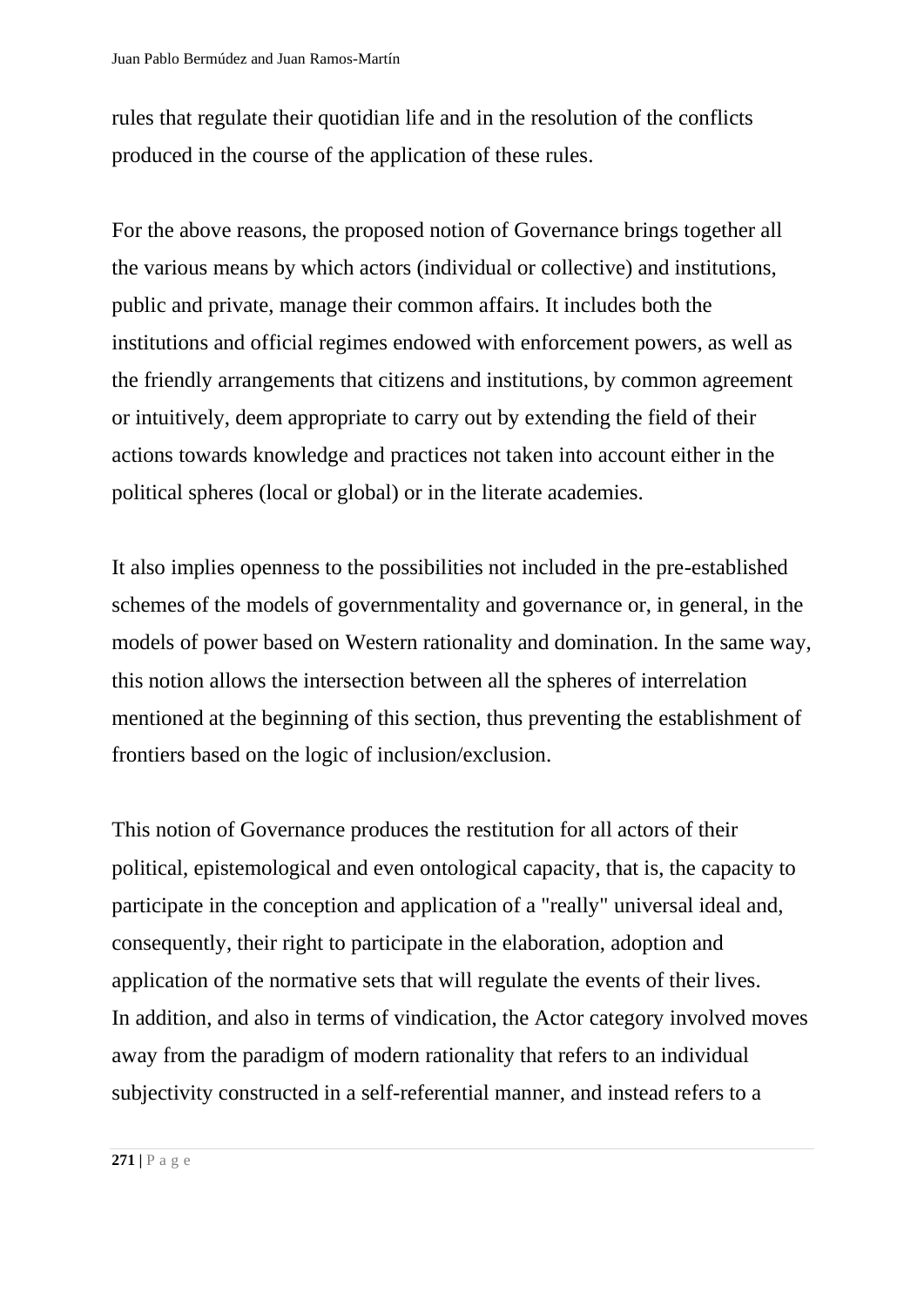subjectivity aware that its process of identity construction is produced at the instance of permanent interaction. It is worth reiterating at this point, how the imprint of the ethical work of this approach on Governance emphasizes the dimension of interaction, no longer from the individual subject, but in the identity construction of groups organized around a collective action called to participate in the processes of normative creation with the vocation of transforming their vital contexts.

# **Elements of Governance in the literate practices of the** *Pueblos del Centro.* **Intersectionality and variegation**

According to Mariátegui (1929), Zavaleta (1986), FalsBorda (2009), Bolívar Echeverría (2008), Raúl Zibechi (2008), and so many other Latin American authors, the recognition of the tension arising from the capacity of selfrepresentation of the neglected subject is present in concepts such as 'variegated society', in the superposition of economic periods -which supports the critique of Eurocentric temporalities, of 'historical time' as a univocal element-, in the 'baroque ethos' as an element of material-cultural hybridization, in the 'ch'ixi' perspective (Rivera 2010), intersectional or in subaltern miscegenation.

From this shared point of view, the conflictive scenarios of mediation are faced, the problem of translation from the place of the *mestizo* (and *mestizo* societies) as a place of conflict, but at the same time of future enunciation, as an element of political and epistemic resistance.

Moreover, as products of such manifest tension - of capital interest for the recognition of identities and struggles and resistances in the face of epistemic injustices (Kidd, Medina & Pohlhaus 2017) -, it can be found in figures such as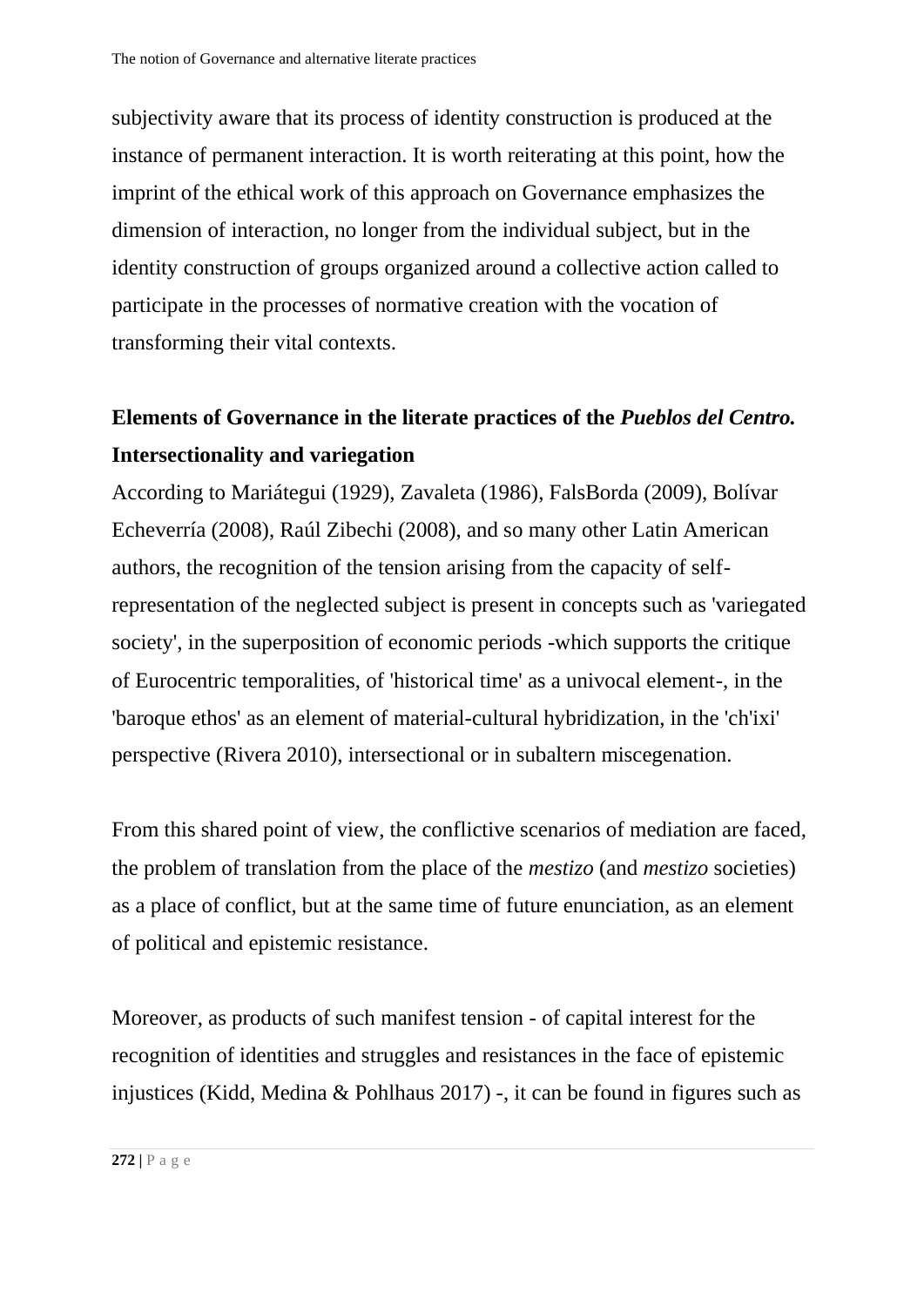Fausto Reynaga (2013) and schools of Indianist thought - in the combination of decolonizing elements and decolonial perspectives, even without assuming themselves as such - the effective generation of an ecology of knowledge that evidences the absences and emergencies present in the drives of a (de)colonial society.

Latin America has been for this, and on numerous occasions, centrality in its periphery, thinking and generating intense debates on the reality of a lived epistemology, in the ahistorical and decentralized questioning of the colonial cognitive bases, of the coloniality of knowledge and power, in constant tension with the institutional forms of a State imposed by the colony that for centuries tried to extirpate the materiality of colonialities to the point of considering it as a mere folkloric and apolitical element, assuring through the monopoly of knowledge the monopoly of power.

The experiences carried out around the Life Plan of the Children of Tobacco, Coca and Sweet Cassava in Chorrera, share this intersectional and "variegated" perspective, highlighting the need for a true dialogue of knowledge and the constitution of other forms of knowledge construction that support, in a situated manner, the overcoming of demands and problems assumed from their own considerations.

During the aforementioned meetings, these elements became evident when reconstructing a complex and polysemic identity, insofar as it includes elements that allude to each and every one of the areas present in the Life Plan. Thus, in the moment dedicated to select the forms of documentation of the meetings, certain FOSS digital tools of collaborative writing, were identified as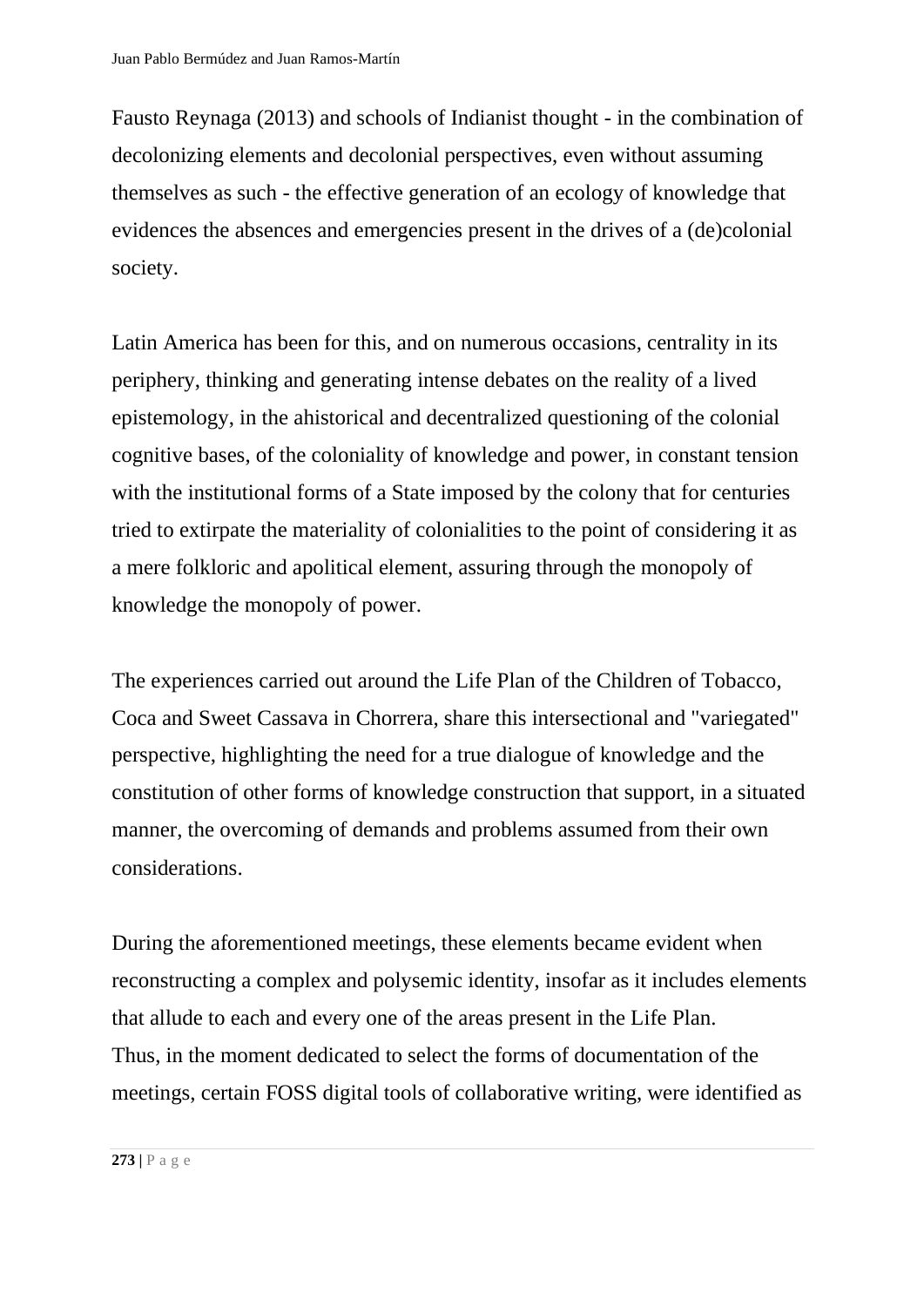'digital baskets', to the extent that forms of sovereignty over knowledge and the structure by which non-colonial and own archives constitutions were identified. Furthermore, from the selection made during the meeting on images and memory, the different Peoples constructed, based on elements such as traditional traps, the *chagra*, the fruit dance or the *bejuco*, possibilities of epistemic sovereignty, cultural identity, political and economic organization.

For the meeting on sacred plants, a previous consultation was carried out among the *abuelos* [grandparents] or leaders of the four villages, to the extent that it was considered necessary to deliberate about the knowledge that should be shared outside the members of the Life Plan, revaluing and instituting in an intersectional way forms of self-government and organizational structures. The final selections (*milpeso* palm, basil, *achote* and *uito* tree) are, as well as an ecoethnological condition (Monje 2015), the very constitution of the subject as a rooted element and the possibility of memories and non-human intelligences interconnecting the territory.

The possibilities and challenges constituted from the discussion on linguistic and cultural revalorization, mapped as main problems before epistemic justice the rubber genocide as an instituting condition, followed by evangelization, a hegemonic and vulgarizing intereculturality that blurs the interest in own knowledge, and formal education plans, which do not take into account the importance of educating in the mother tongue. As a result, the possibility of autonomously instituting educational processes in their own institutions (starting with the *maloka*) was identified as a mechanism for the revalorization of their own knowledge and the construction of a knowledge-power.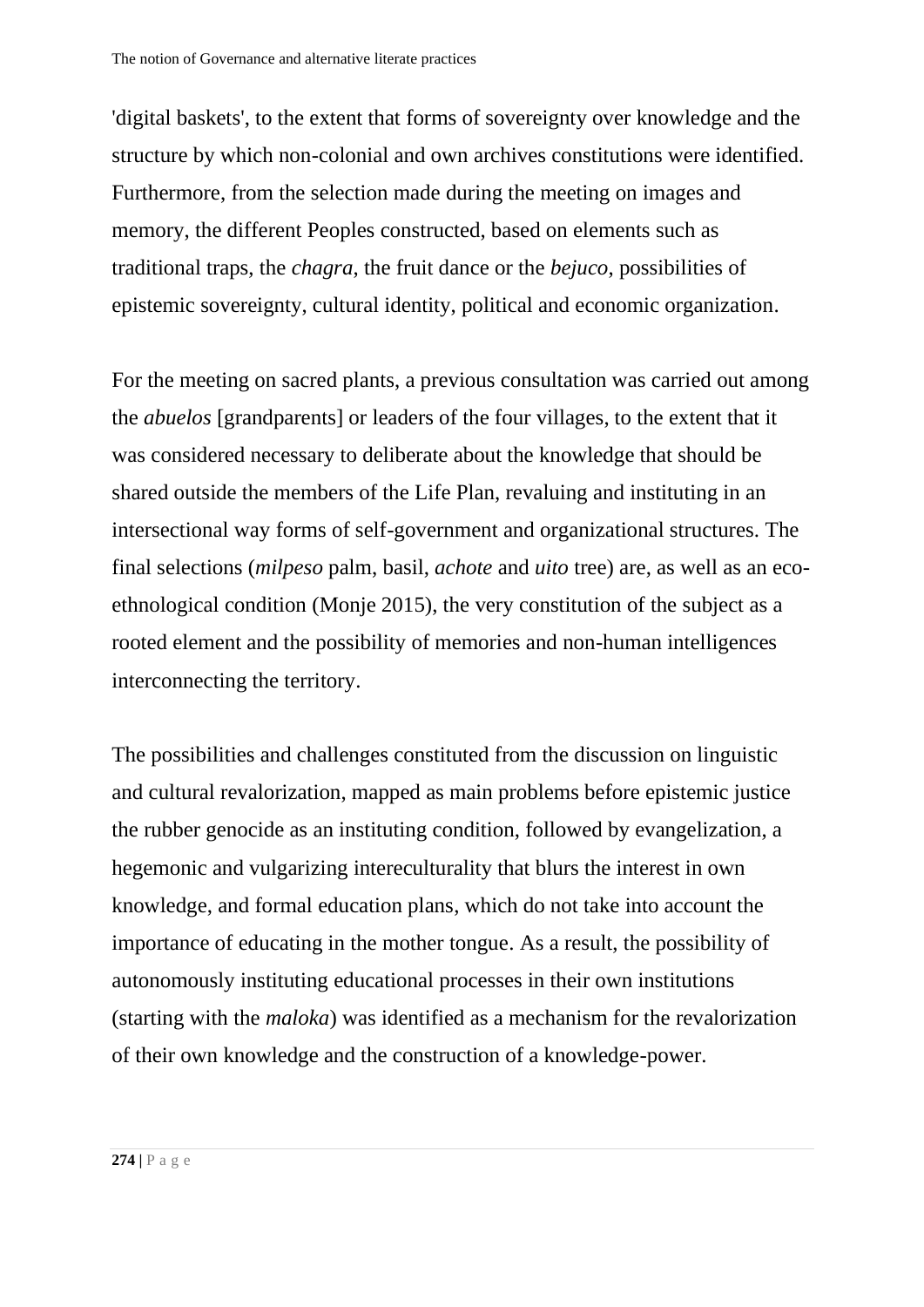## **Conclusions**

From the meetings and the co-theorization carried out together with the researchers of the *Pueblos del Centro*, it is demonstrated how the revalorization of experiences of self-education, self-government or self-justice allude to a type of Governance that restores the political capacity of other modernities, contributing from other literate practices to epistemic justice and, paradoxically, also to the strengthening of such Governance.

The work carried out collaboratively, far from reproducing other forms of historical and cultural knowledge already recognized by the hegemonic structures, led to the construction of its own knowledge. This new corpus, that had been made invisible by the institutions of epistemic power, gave more reliable evidence of the needs and social problems of the *Pueblos del Centro*. In the awareness of the need to have forms that guarantee sovereignty over how the Peoples want to be counted, the search for a scheme of self-government arose.

This article gives some clues as to how the governance scheme for epistemic justice can provide the possibilities for such sovereignty, always starting from the needs of each of the *Pueblos* and the intersectionalities arising from their multiple identities.

The *Pueblos del Centro,* as well as all of Latin America, lived and live tensions that arise from their polysemic identity from the bases of the present dialectic between forms assumed and not assumed by the present institutionality. From the dynamics of these parallel tensions, arises the recognition of the importance of the dialogue of knowledge as a structure of synchronic mediation, a space of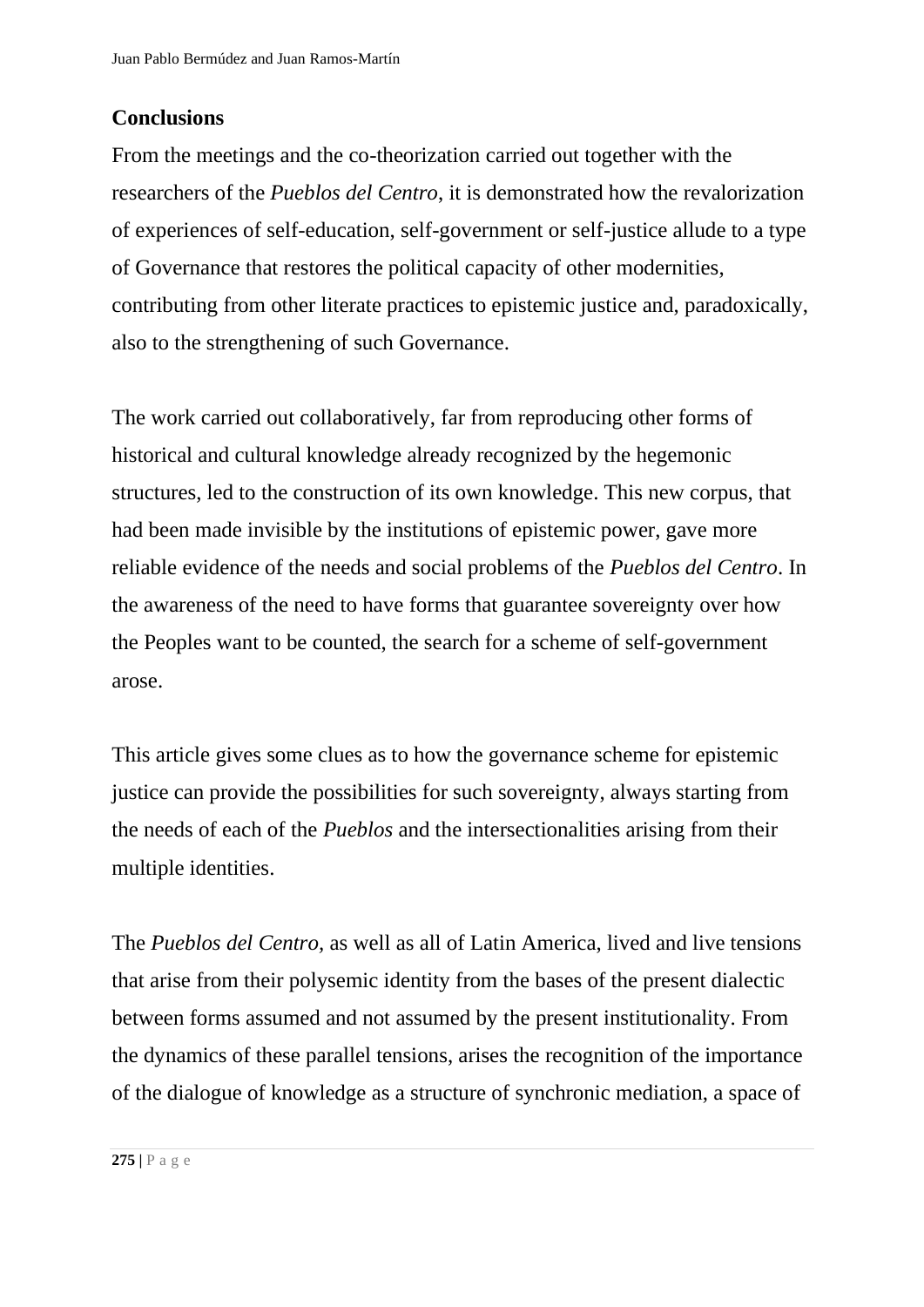conversation from its political and cultural forms, to share voice, language and critical thinking in conditions of justice with the multiple epistemic and cosmological realities that, in their multidialogical process, are manifested and seek to build, along with the manifest structures, other ways of thinking about ourselves.

The generation of meaning in the social sphere is not exclusively due to a universal consciousness that rests in all human beings and that transcends through reason in the form of rules endowed with the capacity to direct and transform reality, even when these are "literate practices", as understood from the mentalistic and schematic point of view. On the contrary, the generation of meaning assumed from the Governance proposal is the result of a reversible process that takes place between, on the one hand, the justification of the judgment, and on the other hand, its application to the reality it intends to intervene or transform, in both cases, in terms of doing-power and being able to do together; this objective, then, of a commitment to collaborative research and the epistemic value of co-theorization.

Under these assumptions, it is the contexts that are called to operate the prompting of thinking of doing-power with, since a literate practice obtains its pertinence, not from a pretended universality, but from the need of those who carry out the operation of pertinent application of the judgment according to their own situation, that is to say, according to the context of application. The context then becomes a reflexive operator, an inciter of the reflexive operation in conditions of intersectionality.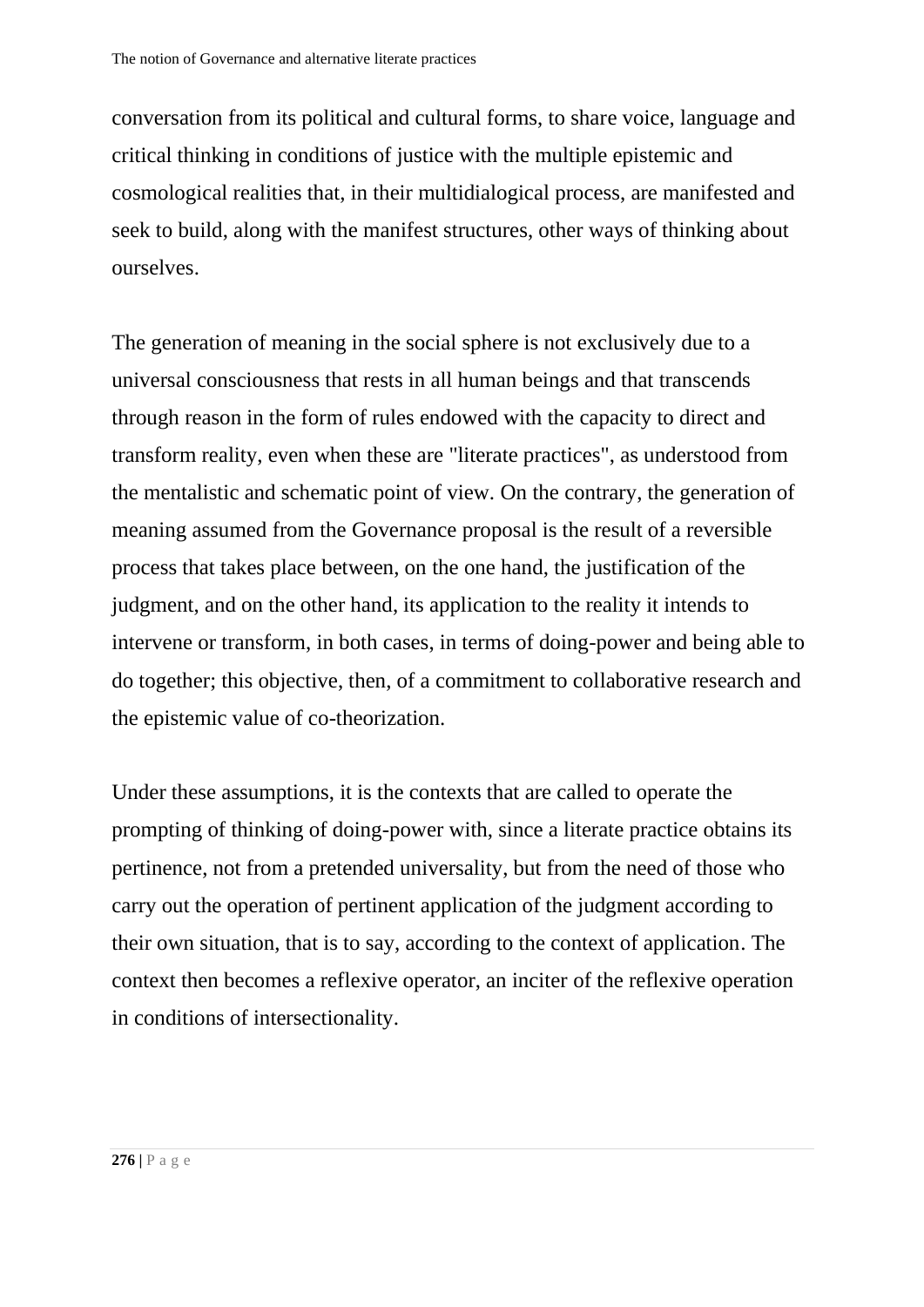In order to achieve all this, the real and decisive construction of an epistemic justice becomes fundamental for the current *sentipensante* development of peoples, communities and societies, especially recognizable within the territories and territorialities of the Global South.

Epistemic justice provides elements of distinction, recognition and emergencies that are the identity and subjective basis of the multiplicities present and generated in the struggles and other literate practices in conditions of Governance.

Therefore, while Governance can help to establish conditions for the improvement of the conditions of epistemic justice, it can deepen, in turn, the exercise of Governance, as both elements become co-constitutive of the possibility of autonomy of so many subjects ignored throughout our history.

#### **Notes**

<sup>i</sup>Homeomorphic reference (Guerrero, 2015) that could correspond to dialogue in conditions of serenity and willingness to listen.

iiA diferencia de la noción de sociedad civil, con sociedad política se abre el espectro a favor de aquellos sujetos que la colonialidad condenó a no ser actores de la decisión política. Así entonces, Sociedad política conlleva al desplazamiento de la atención a su compleja articulación racial, sexual, económica, religiosa, epistémica, histórica, subjetiva y ética [Unlike the notion of civil society, with political society the spectrum is opened in favor of those subjects that coloniality condemned not to be actors of political decision. Thus, Political Society leads to the displacement of attention to its complex racial, sexual, economic, religious, epistemic, historical, subjective and ethical articulation.] iii *[…] dans la notion de gouvernementalité, je vise l'ensemble des pratiques par lesquelles on peut constituer, définir, organiser, instrumentaliser les stratégies que les individus, dans leur liberté, peuvent avoir les uns à l'égard des autres. Ce sont des individus libres qui essaient de contrôler, de déterminer, de délimiter la liberté des autres et, pour ce faire, ils disposent de certains instruments pour gouverner les autres.*

ivConsisting of concentrating the analysis of power on practices, that is, on the relationships that individuals establish and on the actions, they carry out, but not on their naturalization.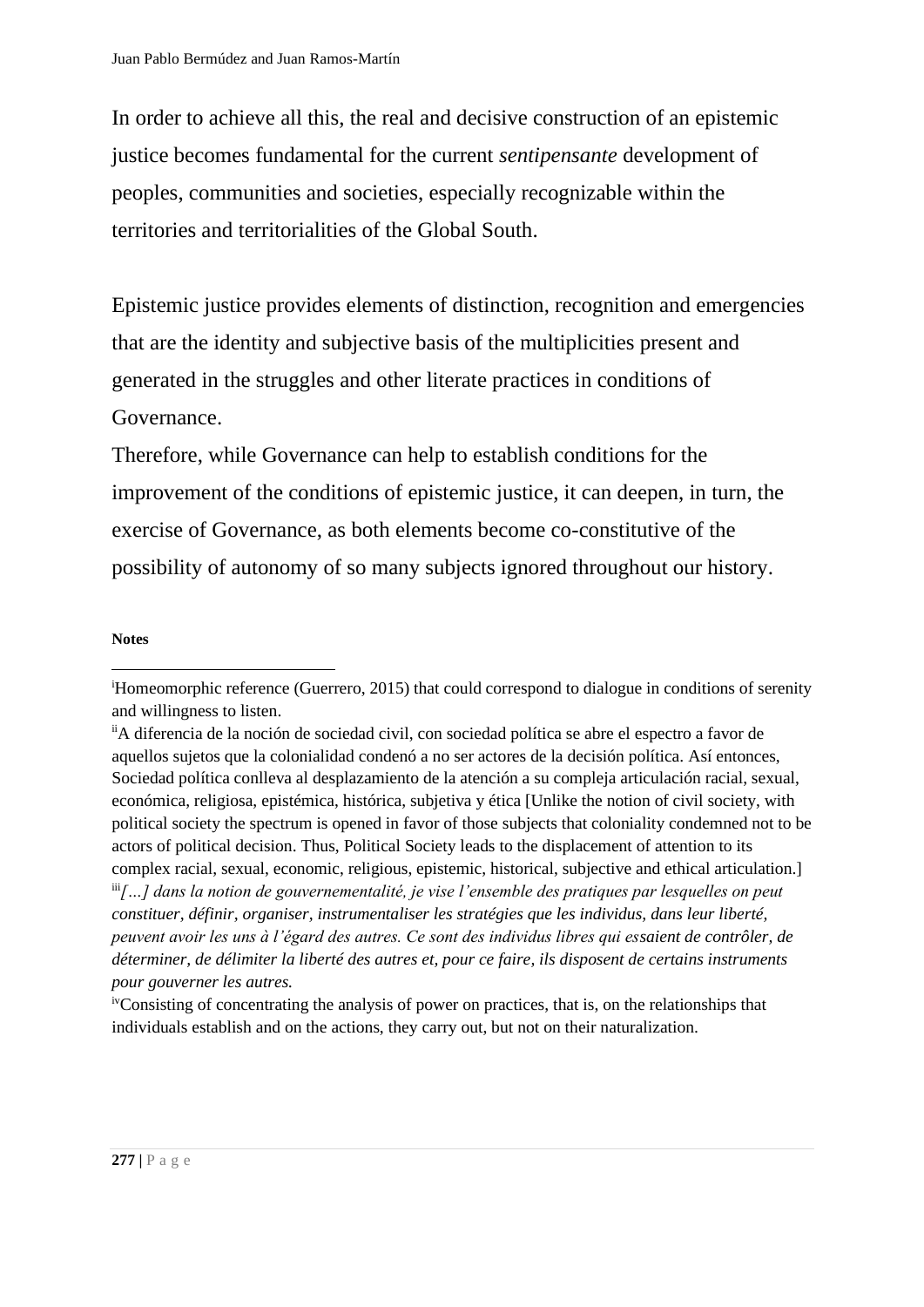### **References**

Anderson, E., (2012). Epistemic Justice as a Virtue of Social Institutions. *Social Epistemology*. 26(2), 163–173.

AZICATCH, (2006). *Plan de vida de los hijos del tabaco, la coca y la yuca dulce y plan de abundancia. Zona Chorrera 2004-2008* [Life plan of the children of tobacco, coca and sweet cassava and abundance plan. Chorrera Zone 2004-2008]*.* La Chorrera: AZICATCH.

Bey, H., (2005). *T.A.Z. Zona Autónoma Temporal* [T.A.Z. Temporary Autonomous Zone]. Barcelona: Lagana Nómada 1.

Camou, A., (2001). *Los desafíos de la Gobernabilidad (Estudio preliminar y compilación)* [TheChallenges of Governance (PreliminaryStudy and Compilation)]. México: Flacso/IISUNAM/Plaza y Valdés.

Closa Montero, C., (2003). El Libro Blanco sobre la Gobernanza [The White Paper on Governance]. *Revista de estudios políticos*. (119), 485–504.

Castro-Gómez, S., (2011). *Historia de la gubernamentalidad: razón de estado, liberalismo y neoliberalismo en Michel Foucault* [History of governmentality: reason of state, liberalism and neoliberalism in Michel Foucault]. Bogotá: Siglo del Hombre.

De Certeau, M., (1986). *La invención de lo cotidiano* [The invention of the everyday life]. México D.F.: Universidad Iberoamericana.

Echeverría, B., (2008). El Ethos Barroco y los indios [TheBaroque Ethos and the Indians]. *Revista de Filosofía 'Sophia'*. (2), 1–11.

Escobar, A., (2003). Mundos y conocimientos de otro modo. El programa de investigación de modernidad/ colonialidad latinoamericano [Worlds and knowledges otherwise. TheLatin American modernity/ coloniality research program.]. *Tábula Rasa*. (1), 51–86.

Fals-Borda, O., (2009). *Una sociología sentipensante para América Latina* [A sentimentalthinking sociology for Latin America]. Bogotá: Siglo del Hombre Editores – CLACSO.

Fanon, F., (2009). *Piel Negra, Máscaras Blancas* [Black Skin, White Masks]. Madrid: Akal.

Ferreira de Faria, I., (2003). *Território e Territorialidades: Indígenas do Alto Rio Negro* [Territory and Territorialities: Indigenous People from the Upper Rio Negro]. Manaus: Editora da Universidade Federal do Amazonas.

Foucault, M., (1994). *Dits et écrits IV* [Sayings and writings IV]. Paris: Gallimard.

Foucault, M., (2004). *Nietzsche, la genealogía, la historia* [Nietzsche, Genealogy, History]. Valencia: Pretextos.

Guerrero, A., (2015). La comunalidad como herramienta. Una metáfora espiral II [Communality as a tool. A spiral metaphor II]. *Bajo el volcán*. 15(23), 113–129.

Kidd, I. J., Medina, J. & Pohlhaus, G., (2017). *The Routledge Handbook of Epistemic Injustice*. New York: Routledge.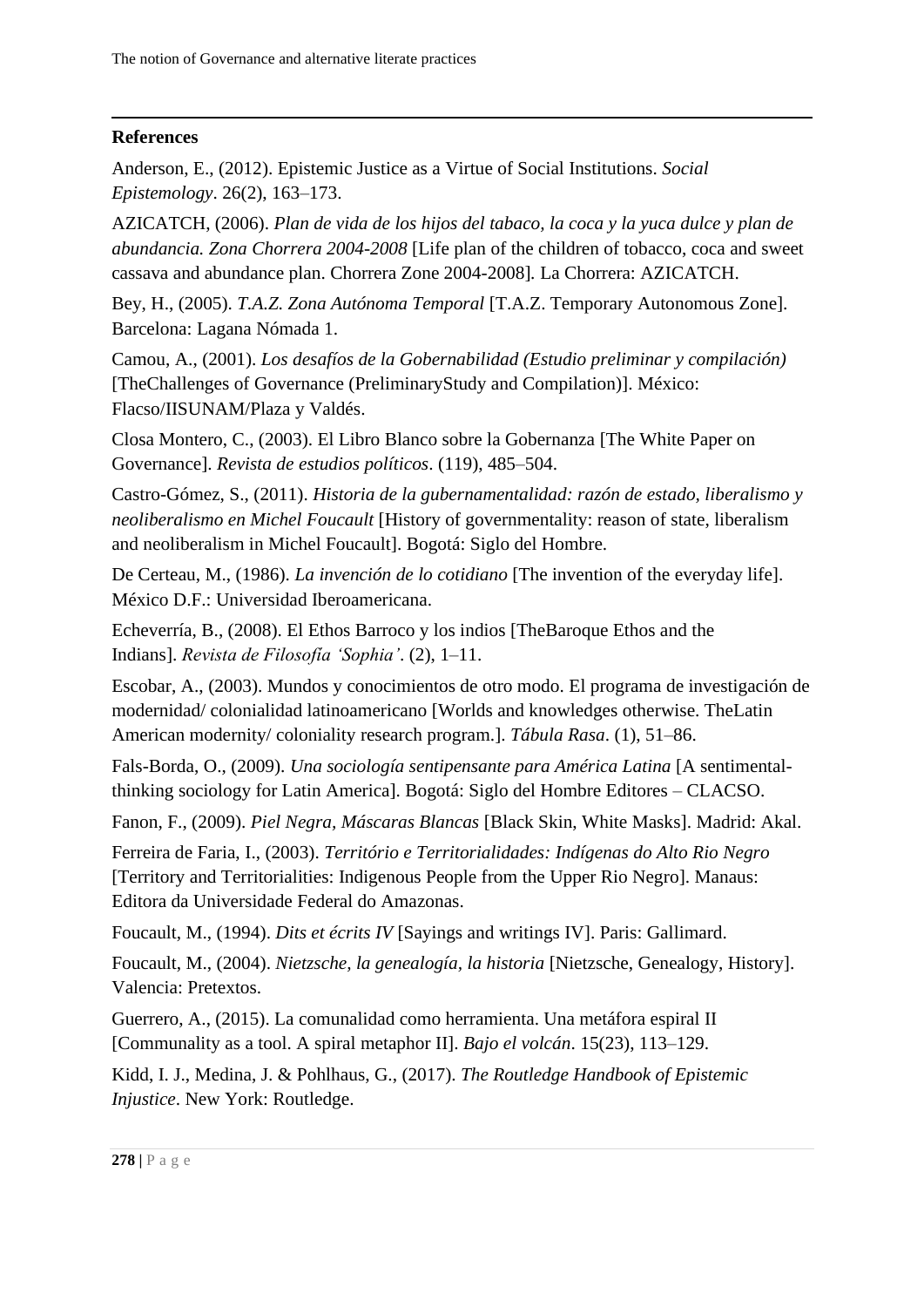Lehm, Z. & Rivera, S., (1988). *Los artesanos libertarios y la ética del trabajo*[ Libertarian artisans and thework ethic]*.* La Paz: Ediciones del THOA.

Lenoble, J. & Maesschalck, M., (2009). *L'action des normes. Eléments pour unethéorie de la gouvernance* [The action of norms. Elements for a theory of governance]. Sherbrooke: Université de Sherbrooke.

Maesschalck, M., (2001). *Normes et contexts* [Norms and contexts]. Hildesheim: Georg Olms Verlag.

Mariátegui, J. C., (1929). Punto de vista Antiimperialista [Anti-imperialist point of view]. *Ideología y Política*. (11).

Mignolo, W., (2008). Geopolitics of knowledge and colonial difference. En: *Coloniality at Large. Latin America and the Postcolonial Debate*. Durham: Duke University Press.

Mignolo, W., (2014). *Desobediencia epistémica: retórica de la modernidad , lógica de la colonialidad y gramática de la descolonialidad*[ Epistemic disobedience: rhetoric of modernity, logic of coloniality and gramar of decoloniality]*.* Buenos Aires: Ediciones Del Signo.

Monje, J. J., (2015). El Plan de Vida de los pueblos indígenas de Colombia, una construcción de etnoecodesarrollo [TheLife Plan of the indigenous peoples of Colombia, a construction of ethnoecodevelopment]. *Luna Azul*. 41, 29–56.

Negri, A., (2003). *La Forma-Estado* [The Form-State]. Madrid: Akal.

Pérez Benavides, A., (2020). Descolonizar el archivo y el museo: imágenes intervenidas y museología social con los pueblos Inga, Kamëntsá y Arhuaco (Colombia) [Decolonizingthe archive and the museum: intervened images and social museology with Inga, Kamëntsá and Arhuaco peoples (Colombia)]. *Iluminuras,*. 21(53), 67–99.

Quijano, A., (2000). Colonialidad del poder, eurocentrismo y América Latina [Colonialityofpower, Eurocentrism and Latin America]. In: *Colonialidad del saber. Eurocentrismo y ciencias sociales. Perspectivas Latinoamericanas* [Coloniality of knowledge. Eurocentrism and social sciences. Latin American perspectives]. Buenos Aires: CLACSO. pp. 201–246.

Rama, Á., (1984). *La ciudad letrada* [The literate city]. Hannover: Ediciones del Norte.

Rappaport, J., (2008). *Utopías interculturales: Intelectuales públicos, experimentos con la cultura y pluralismo étnico en Colombia* [Intercultural Utopias: Public Intellectuals, Experiments with Culture and Ethnic Pluralism in Colombia]. Bogotá: Universidad del Rosario – Universidad del Cauca.

Reynaga, F., (2013). *La Revolución India* [TheIndianRevolution]. La Paz: Own edition.

Rivera, S., (2010). *Ch'ixinakaxutxiwa. Una reflexión sobre prácticas y discursos descolonizadores* [Ch'ixinakaxutxiwa. A reflection on decolonizing practices and discourses]*.* Buenos Aires: Tinta Limón.